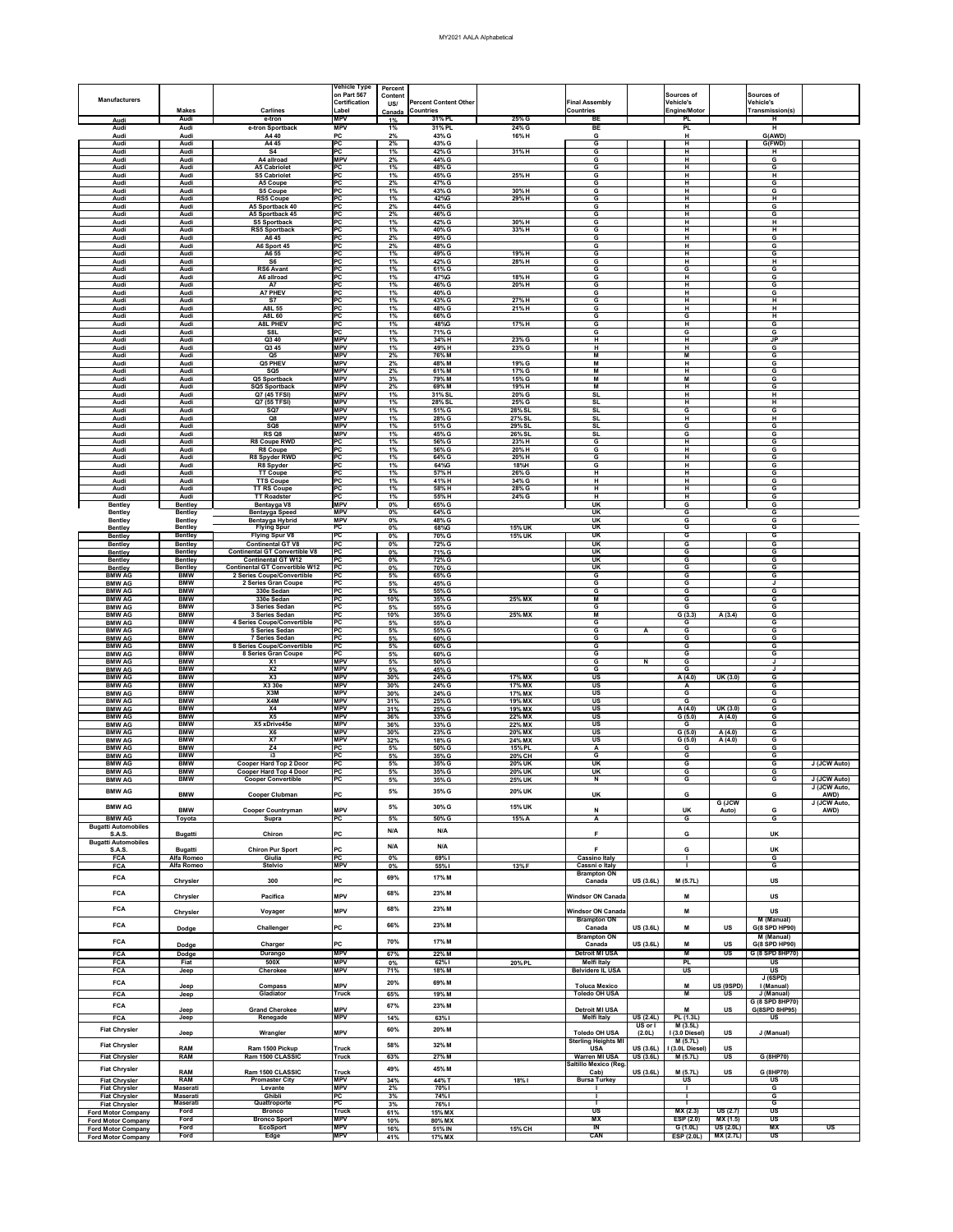|                                                        | Ford                             | <b>Escape</b>                           | <b>IMPV</b>              |            |                     |          | $\overline{\mathsf{US}}$                                      |          | MX (1.5, 2.5)                                         | ESP(2.0)         | US                                                     |    |
|--------------------------------------------------------|----------------------------------|-----------------------------------------|--------------------------|------------|---------------------|----------|---------------------------------------------------------------|----------|-------------------------------------------------------|------------------|--------------------------------------------------------|----|
| <b>Ford Motor Company</b><br><b>Ford Motor Company</b> | Ford                             | <b>Expedition</b>                       | <b>MPV</b>               | 40%<br>60% | 25% MX              |          | $\overline{\mathsf{US}}$                                      |          | <b>US</b>                                             |                  | $\overline{\mathsf{US}}$                               |    |
| <b>Ford Motor Company</b>                              | Ford                             | <b>Explorer</b>                         | <b>MPV</b>               | 48%        | 15% MX              |          | $\overline{\mathsf{u}\mathsf{s}}$                             |          | US (3.0, 3.3)                                         | MX (2.3)         | $\overline{\mathsf{US}}$                               |    |
| <b>Ford Motor Company</b>                              | Ford                             | F150                                    | <b>Truck</b>             | 55%        | 15% MX              |          | $\overline{\mathsf{US}}$                                      |          | UK(3.0)                                               | MX(3.5)          | $\overline{\mathsf{u}}$ s                              |    |
| <b>Ford Motor Company</b>                              | Ford                             | F150                                    | <b>Truck</b>             | 55%        | 15% MX              |          | $\overline{\mathsf{US}}$                                      |          | US (2.7, 3.3)                                         | US(5.0L)         | $\overline{\mathsf{US}}$                               |    |
| <b>Ford Motor Company</b>                              | Ford                             | <b>Ford GT</b>                          | $\overline{PC}$          | 12%        |                     |          | CAN                                                           |          | <b>US</b>                                             |                  | <b>GER</b>                                             |    |
| <b>Ford Motor Company</b>                              | Ford<br>Ford                     | <b>Mustang</b><br><b>Mustang Mach-E</b> | <b>PC</b><br><b>MPV</b>  | 77%<br>15% | 70% MX              |          | $\overline{\mathsf{US}}$<br>MX                                |          | <b>US</b><br>MX                                       |                  | $\overline{\mathsf{US}}$<br>MX                         |    |
| <b>Ford Motor Company</b><br><b>Ford Motor Company</b> | Ford                             | Ranger                                  | <b>MPV</b>               | 45%        | 15% $M\overline{X}$ |          | $\overline{\mathsf{US}}$                                      |          | $\overline{\mathsf{US}}$                              |                  | $\overline{\mathsf{US}}$                               |    |
| <b>Ford Motor Company</b>                              | Ford                             | <b>Transit Connect</b>                  | <b>Truck</b>             | 15%        | <b>45% ESP</b>      |          | <b>ESP</b>                                                    |          | MX(2.5)                                               | US(2.0)          | $\overline{\mathsf{US}}$                               | FR |
| <b>Ford Motor Company</b>                              |                                  |                                         |                          | 25%        | 25% MX              |          |                                                               |          | <b>ESP(2.0L,</b>                                      |                  |                                                        |    |
|                                                        | Lincoln                          | Corsair                                 | PC                       |            |                     |          | <b>US</b>                                                     |          | 2.3L)                                                 | <b>MX (2.5L)</b> | <b>US</b>                                              |    |
| <b>Ford Motor Company</b>                              | Lincoln                          | <b>Nautilus</b>                         | <b>MPV</b><br><b>MPV</b> | 40%        | 15% MX              |          | CAN                                                           |          | <b>ESP</b>                                            |                  | $\overline{\mathsf{u}}$ s<br>$\overline{\mathsf{u}}$ s |    |
| <b>Ford Motor Company</b><br><b>General Motors LLC</b> | Lincoln<br>Cadillac              | Navigator<br><b>Escalade</b>            | <b>MPV</b>               | 50%<br>46% | 38% M               |          | $\overline{\mathsf{US}}$<br>$\overline{\mathsf{US}}$          |          | $\overline{\mathsf{US}}$<br>$\overline{\mathsf{u}}$ s |                  | $\overline{\mathsf{u}}$ s                              |    |
| <b>General Motors LLC</b>                              | <b>Chevrolet</b>                 | <b>Equinox</b>                          | <b>MPV</b>               | 38%        | 40% M               |          | M                                                             |          | <b>US</b>                                             | M                | $\overline{\mathsf{u}\mathsf{s}}$                      |    |
|                                                        |                                  |                                         |                          |            |                     |          |                                                               |          |                                                       |                  |                                                        |    |
| <b>General Motors LLC</b>                              |                                  |                                         |                          | 46%        | 38% M               |          |                                                               |          |                                                       |                  |                                                        |    |
|                                                        | <b>Chevrolet</b>                 | Tahoe, Suburban                         | <b>MPV</b>               |            |                     |          | <b>US</b>                                                     |          | <b>US</b>                                             |                  | <b>US</b>                                              |    |
| <b>General Motors LLC</b>                              | <b>GMC</b>                       | <b>Terrain</b>                          | <b>MPV</b>               | 38%        | 40% M               |          | M                                                             |          | <b>US</b>                                             | М                | $\overline{\mathsf{US}}$                               |    |
| <b>General Motors LLC</b>                              | <b>GMC</b>                       | Yukon, Yukon EXT                        | <b>MPV</b>               | 46%        | 38% M               |          | $\overline{\mathsf{US}}$                                      |          | $\overline{\mathsf{US}}$                              |                  | $\overline{\mathsf{US}}$                               |    |
| <b>GM LLC</b>                                          | <b>Chevrolet</b><br><b>Buick</b> | <b>Trailblazer</b><br><b>Encore GX</b>  | <b>MPV</b><br><b>MPV</b> | 3%         | 44% Korea           | 29% M    | K<br>$\overline{\mathsf{K}}$                                  |          | M<br>M                                                |                  | M<br>M                                                 |    |
| <b>GM LLC</b><br><b>GM LLC</b>                         | Chevrolet                        | <b>Blazer</b>                           | <b>MPV</b>               | 3%<br>49%  | 44% Korea<br>25% MX | 29% M    | M, Ramos Arizpe                                               |          | $\overline{\mathsf{US}}$                              |                  | $\overline{\mathsf{u}}$ s                              |    |
| <b>GM LLC</b>                                          | Chevrolet                        | <b>Traverse</b>                         | <b>MPV</b>               | 49%        | 25% MX              |          | US, Lansing, MI                                               |          | $\overline{\mathsf{M}}$                               |                  | $\overline{\mathtt{us}}$                               |    |
| <b>GM LLC</b>                                          | <b>Buick</b>                     | <b>Enclave</b>                          | <b>MPV</b>               | 49%        | 25% MX              |          | US, Lansing, MI                                               |          | M                                                     |                  | $\overline{\mathsf{US}}$                               |    |
| <b>GM LLC</b>                                          | <b>GMC</b>                       | <b>Acadia</b>                           | <b>MPV</b>               | 49%        | 25% MX              |          | US, Spring Hill, TN                                           |          | <b>US</b>                                             |                  | $\overline{\mathsf{u}}$ s                              |    |
| <b>GM LLC</b>                                          | Cadillac                         | XT <sub>5</sub>                         | <b>MPV</b>               | 49%        | 25% MX              |          | US, Spring Hill, TN                                           |          | <b>US</b>                                             |                  | $\overline{\mathsf{US}}$                               |    |
| <b>GM LLC</b>                                          | Cadillac                         | XT <sub>6</sub>                         | <b>MPV</b>               | 49%        | 25% MX              |          | US, Spring Hill, TN                                           |          | <b>US</b>                                             |                  | <b>US</b>                                              |    |
| <b>GM LLC</b>                                          | <b>Chevrolet</b>                 | <b>Malibu</b>                           | <b>PC</b>                | 46%        | 28% M               |          | US, Kansas City, KA                                           |          | <b>US</b>                                             |                  | <b>US</b>                                              | M  |
|                                                        |                                  |                                         |                          |            |                     |          |                                                               |          |                                                       |                  |                                                        |    |
| <b>GM LLC</b>                                          | Cadillac                         | XT4                                     | <b>MPV</b>               | 46%        | 28% M               |          | US, Kansas City, KA                                           |          | US                                                    |                  | <b>US</b>                                              |    |
| <b>GM LLC</b>                                          | <b>Buick</b>                     | <b>Encore</b>                           | <b>IMPV</b>              | 4%         | 63% Korea           |          | K, Bupyeong                                                   |          | A                                                     |                  | K                                                      |    |
| <b>GM LLC</b>                                          | <b>Chevrolet</b>                 | <b>Trax</b>                             | <b>MPV</b>               | 4%         | 62% Korea           |          | K, Bupyeong                                                   |          | A                                                     |                  | K                                                      |    |
| <b>GM LLC</b>                                          | <b>Chevrolet</b>                 | <b>Spark</b>                            | PC                       | 1%         | 76% Korea           |          | K, Changwon                                                   |          | $\blacktriangle$                                      |                  | $\mathbf K$                                            |    |
| <b>GM LLC</b>                                          |                                  |                                         |                          | 60%        | 21% M               |          |                                                               |          |                                                       |                  |                                                        |    |
|                                                        | <b>Chevrolet</b>                 | Colorado                                |                          |            |                     |          | US, Wentzville, MO                                            |          | <b>US</b>                                             | <b>TH</b>        | <b>US</b>                                              |    |
| <b>GM LLC</b>                                          | <b>GMC</b>                       | Canyon                                  |                          | 60%        | 21% M               |          | US, Wentzville, MO                                            |          | <b>US</b>                                             | <b>TH</b>        | <b>US</b>                                              |    |
| <b>GM LLC</b>                                          | Chevrolet                        | Camaro                                  | PC                       | 57%        | 20% M               |          | US, Lansing, MI                                               |          | $\overline{\mathsf{US}}$                              |                  | $\overline{\mathsf{US}}$                               | M  |
| <b>GM LLC</b>                                          | <b>Chevrolet</b>                 | Silverado                               |                          | 46%        | 38% Mexico          |          | US, Roanoke, IN                                               | M, Silao | $\overline{\mathsf{US}}$                              |                  | $\overline{\mathsf{US}}$                               |    |
| <b>GM LLC</b>                                          | <b>GMC</b>                       | Sierra                                  |                          | 46%        | 38% Mexico          |          | US, Roanoke, IN                                               | M, Silao | $\overline{\mathsf{u}}$ s                             |                  | $\overline{\mathsf{US}}$                               |    |
|                                                        |                                  |                                         |                          |            |                     |          |                                                               |          |                                                       |                  |                                                        |    |
| <b>GM LLC</b>                                          | Cadillac                         | CT4                                     | PC                       | 49%        | 21% China           |          | US, Lansing, MI                                               |          | <b>US</b>                                             |                  | <b>US</b>                                              |    |
|                                                        |                                  |                                         |                          |            |                     |          |                                                               |          |                                                       |                  |                                                        |    |
| <b>GM LLC</b>                                          |                                  |                                         |                          | 49%        | 21% China           |          |                                                               |          |                                                       |                  |                                                        |    |
|                                                        | Cadillac                         | CT5                                     | PC                       |            |                     |          | US, Lansing, MI                                               |          | <b>US</b>                                             |                  | <b>US</b>                                              |    |
| <b>GM LLC</b>                                          |                                  |                                         |                          | 72%        |                     |          | US, Bowling Green,                                            |          |                                                       |                  |                                                        |    |
|                                                        | <b>Chevrolet</b>                 | Corvette                                | PC                       |            |                     |          | <b>KY</b>                                                     |          | <b>US</b>                                             |                  | <b>US</b>                                              |    |
| Honda Motor Co., Ltd.                                  |                                  |                                         |                          | 65%        |                     |          |                                                               |          |                                                       |                  |                                                        |    |
|                                                        | Acura                            | <b>RDX FWD A-Spec</b>                   | <b>MPV</b>               |            |                     |          | <b>US</b>                                                     |          | <b>US</b>                                             |                  | <b>US</b>                                              |    |
|                                                        |                                  |                                         |                          |            |                     |          |                                                               |          |                                                       |                  |                                                        |    |
| Honda Motor Co., Ltd.                                  | <b>Acura</b>                     | <b>RDX FWD</b>                          | <b>MPV</b>               | 65%        |                     |          | <b>US</b>                                                     |          | <b>US</b>                                             |                  | <b>US</b>                                              |    |
|                                                        |                                  |                                         |                          |            |                     |          |                                                               |          |                                                       |                  |                                                        |    |
| Honda Motor Co., Ltd.                                  |                                  |                                         |                          | 65%        |                     |          |                                                               |          |                                                       |                  |                                                        |    |
|                                                        | Acura                            | <b>RDX AWD A-Spec</b>                   | <b>MPV</b>               |            |                     |          | <b>US</b>                                                     |          | <b>US</b>                                             |                  | <b>US</b>                                              |    |
| Honda Motor Co., Ltd.                                  |                                  |                                         |                          | 65%        |                     |          |                                                               |          |                                                       |                  |                                                        |    |
|                                                        | Acura                            | <b>RDX AWD A-Spec</b>                   | <b>MPV</b>               |            |                     |          | <b>US</b>                                                     |          | <b>US</b>                                             |                  | <b>US</b>                                              |    |
|                                                        |                                  |                                         |                          |            |                     |          |                                                               |          |                                                       |                  |                                                        |    |
| Honda Motor Co., Ltd.                                  | Acura                            | <b>RDX AWD</b>                          | <b>MPV</b>               | 65%        |                     |          | <b>US</b>                                                     |          | <b>US</b>                                             |                  | <b>US</b>                                              |    |
|                                                        |                                  |                                         |                          |            |                     |          |                                                               |          |                                                       |                  |                                                        |    |
| Honda Motor Co., Ltd.                                  |                                  |                                         | <b>MPV</b>               | 70%        |                     |          |                                                               |          |                                                       |                  |                                                        |    |
| Honda Motor Co., Ltd.                                  | Honda<br>Honda                   | Pilot 2WD<br><b>Pilot AWD</b>           | <b>MPV</b>               | 70%        |                     |          | <b>US</b><br>$\overline{\mathsf{US}}$                         |          | <b>US</b><br>$\overline{\mathsf{US}}$                 |                  | <b>US</b><br>$\overline{\mathsf{u}}$ s                 |    |
| Honda Motor Co., Ltd.                                  | Honda                            | Passport 2WD                            | <b>MPV</b>               | 70%        |                     |          | $\overline{\mathsf{US}}$                                      |          | US                                                    |                  | $\overline{\mathsf{US}}$                               |    |
| Honda Motor Co., Ltd.                                  | Honda                            | <b>Passport AWD</b>                     | <b>MPV</b>               | 70%        |                     |          | $\overline{\mathsf{US}}$                                      |          | $\overline{\mathsf{US}}$                              |                  | $\overline{\mathsf{u}}$ s                              |    |
| Honda Motor Co., Ltd.                                  | Honda                            | <b>Odyssey</b>                          | <b>MPV</b>               | 70%        |                     |          | $\overline{\mathsf{u}\mathsf{s}}$                             |          | $\overline{\mathsf{US}}$                              |                  | $\overline{\mathsf{u}}$ s                              |    |
| Honda Motor Co., Ltd.                                  | Acura                            | <b>ILX AWD</b>                          | PC                       | 55%        | 25%J                |          | $\overline{\mathsf{u}\mathsf{s}}$                             |          | $\overline{\mathsf{US}}$                              |                  | $\overline{\mathsf{u}}$ s                              |    |
| Honda Motor Co., Ltd.<br>Honda Motor Co., Ltd.         | Acura<br>Acura                   | <b>TLX AWD</b><br><b>TLX AWD A-Spec</b> | PC<br> PC                | 65%<br>65% |                     |          | $\overline{\mathsf{US}}$<br>$\overline{\mathsf{u}\mathsf{s}}$ |          | $\overline{\mathsf{US}}$<br>$\overline{\mathsf{US}}$  |                  | $\overline{\mathsf{US}}$<br>$\overline{\mathsf{US}}$   |    |
| Honda Motor Co., Ltd.                                  | Acura                            | <b>TLX FWD</b>                          | PC                       | 65%        |                     |          | $\overline{\mathsf{u}\mathsf{s}}$                             |          | $\overline{\mathsf{US}}$                              |                  | $\overline{\mathsf{u}}$ s                              |    |
| Honda Motor Co., Ltd.                                  | Acura                            | <b>TLX FWD A-Spec</b>                   | PC                       | 65%        |                     |          | $\overline{\mathsf{u}\mathsf{s}}$                             |          | $\overline{\mathsf{US}}$                              |                  | $\overline{\mathsf{US}}$                               |    |
| Honda Motor Co., Ltd.                                  | Honda                            | <b>CR-V FWD</b>                         | <b>MPV</b>               | 65%        |                     |          | $\overline{\mathsf{u}\mathsf{s}}$                             |          | $\overline{\mathsf{US}}$                              |                  | $\overline{\mathsf{u}}$ s                              |    |
| Honda Motor Co., Ltd.                                  |                                  |                                         | <b>MPV</b>               | 65%        |                     |          |                                                               |          |                                                       |                  |                                                        |    |
|                                                        | Honda                            | <b>CR-V FWD</b>                         |                          |            |                     |          | <b>US</b>                                                     |          | <b>US</b>                                             |                  | <b>US</b>                                              |    |
| Honda Motor Co., Ltd.                                  | Honda                            | <b>CR-V FWD</b>                         | <b>MPV</b>               | 65%        |                     |          | <b>CAN</b>                                                    |          | <b>US</b>                                             |                  | <b>US</b>                                              |    |
| Honda Motor Co., Ltd.                                  |                                  |                                         |                          | 65%        |                     |          |                                                               |          |                                                       |                  |                                                        |    |
|                                                        | Honda                            | <b>CR-V FWD</b>                         | <b>MPV</b>               |            |                     |          | <b>US</b>                                                     |          | <b>US</b>                                             |                  | <b>US</b>                                              |    |
| Honda Motor Co., Ltd.                                  | Honda                            | <b>CR-V AWD</b>                         | <b>MPV</b>               | 50%        | 25% J               |          | <b>US</b>                                                     |          | <b>US</b>                                             |                  | <b>US</b>                                              |    |
| Honda Motor Co., Ltd.                                  |                                  |                                         |                          | 50%        | $25\%$ J            |          |                                                               |          |                                                       |                  |                                                        |    |
|                                                        | Honda                            | <b>CR-V AWD</b>                         | <b>MPV</b>               |            |                     |          | <b>US</b>                                                     |          | <b>US</b>                                             |                  | <b>US</b>                                              |    |
| Honda Motor Co., Ltd.                                  |                                  |                                         |                          | 50%        | $25\%$ J            |          |                                                               |          |                                                       |                  |                                                        |    |
|                                                        | Honda                            | <b>CR-V AWD</b>                         | <b>MPV</b>               |            |                     |          | CAN                                                           |          | <b>US</b>                                             |                  | <b>US</b>                                              |    |
| Honda Motor Co., Ltd.                                  | Honda                            | <b>CR-V AWD</b>                         | <b>MPV</b>               | 50%        | $25\%$ J            |          | <b>US</b>                                                     |          | <b>US</b>                                             |                  | <b>US</b>                                              |    |
|                                                        |                                  |                                         |                          |            |                     |          |                                                               |          |                                                       |                  |                                                        |    |
| Honda Motor Co., Ltd.                                  | Honda                            | <b>CR-V AWD</b>                         | <b>MPV</b>               | 50%        | 25% J               |          | <b>US</b>                                                     |          | J                                                     |                  | J                                                      |    |
| Honda Motor Co., Ltd.                                  |                                  |                                         |                          | 20%        | 40% MX              | $20\%$ J |                                                               |          |                                                       |                  |                                                        |    |
|                                                        | Honda                            | <b>HR-V FWD</b>                         | <b>MPV</b>               |            |                     |          | <b>MX</b>                                                     |          | <b>US</b>                                             |                  | <b>MX</b>                                              |    |
| Honda Motor Co., Ltd.                                  |                                  |                                         |                          | 20%        | 35% MX              | $20\%$ J |                                                               |          |                                                       |                  |                                                        |    |
|                                                        | Honda                            | <b>HR-V AWD</b>                         | <b>MPV</b>               |            |                     |          | <b>MX</b>                                                     |          | <b>US</b>                                             |                  | Ind                                                    |    |
| Honda Motor Co., Ltd.                                  |                                  |                                         |                          | 20%        | <b>20% UK</b>       | $20\%$ J |                                                               |          |                                                       |                  |                                                        |    |
|                                                        | Honda                            | Civic 5Dr                               | PC                       |            |                     |          | <b>UK</b>                                                     |          |                                                       |                  | <b>US</b>                                              |    |
| Honda Motor Co., Ltd.                                  |                                  |                                         |                          | 20%        | 20% UK              | $20\%$ J |                                                               |          |                                                       |                  |                                                        |    |
|                                                        | Honda                            | Civic 5Dr                               | PC                       |            |                     |          | <b>UK</b>                                                     |          | J                                                     |                  | Ind                                                    |    |
| Honda Motor Co., Ltd.                                  |                                  |                                         |                          | 20%        | <b>20% UK</b>       | $20\%$ J |                                                               |          |                                                       |                  |                                                        |    |
|                                                        | Honda                            | Civic 5Dr                               | <b>PC</b>                |            |                     |          | <b>UK</b>                                                     |          | <b>US</b>                                             |                  |                                                        |    |
|                                                        |                                  |                                         |                          | 65%        |                     |          |                                                               |          |                                                       |                  |                                                        |    |
| Honda Motor Co., Ltd.                                  | Honda                            | Civic 4D                                | PC                       |            |                     |          | <b>US</b>                                                     |          | <b>US</b>                                             |                  | <b>MX</b>                                              |    |
|                                                        |                                  |                                         |                          | 65%        |                     |          |                                                               |          |                                                       |                  |                                                        |    |
| Honda Motor Co., Ltd.                                  | Honda                            | Civic 4D                                | PC                       |            |                     |          | <b>US</b>                                                     |          | <b>US</b>                                             |                  | US                                                     |    |
|                                                        |                                  |                                         |                          |            |                     |          |                                                               |          |                                                       |                  |                                                        |    |
| Honda Motor Co., Ltd.                                  | Honda                            | Civic 4D                                | PC                       | 65%        |                     |          | <b>CAN</b>                                                    |          | <b>US</b>                                             |                  | <b>MX</b>                                              |    |
|                                                        |                                  |                                         |                          |            |                     |          |                                                               |          |                                                       |                  |                                                        |    |
| Honda Motor Co., Ltd.                                  | Honda                            | Civic 4D                                | PC                       | 65%        |                     |          | CAN                                                           |          | <b>US</b>                                             |                  | <b>US</b>                                              |    |
|                                                        |                                  |                                         |                          |            |                     |          |                                                               |          |                                                       |                  |                                                        |    |
| Honda Motor Co., Ltd.                                  | Honda                            | <b>Accord</b>                           | PC                       | 50%        | 20% J               |          | <b>US</b>                                                     |          | <b>US</b>                                             |                  | <b>US</b>                                              |    |
|                                                        |                                  |                                         |                          |            |                     |          |                                                               |          |                                                       |                  |                                                        |    |
| Honda Motor Co., Ltd.                                  | Honda                            | <b>Accord</b>                           | PC                       | 50%        | 20% J               |          | US                                                            |          | J                                                     |                  | J                                                      |    |
|                                                        |                                  |                                         |                          | 60%        |                     |          |                                                               |          |                                                       |                  |                                                        |    |
| Honda Motor Co., Ltd.                                  | Honda                            | <b>Accord Sport/Touring</b>             | PC                       |            |                     |          | <b>US</b>                                                     |          | <b>US</b>                                             |                  | <b>US</b>                                              |    |
|                                                        |                                  |                                         |                          |            |                     |          |                                                               |          |                                                       |                  |                                                        |    |
| Honda Motor Co., Ltd.                                  | Honda                            | <b>Accord Sport/Touring</b>             | PC                       | 60%        |                     |          | <b>US</b>                                                     |          | <b>US</b>                                             |                  | <b>US</b>                                              |    |
|                                                        |                                  |                                         |                          |            |                     |          |                                                               |          |                                                       |                  |                                                        |    |
| Honda Motor Co., Ltd.                                  | Honda                            | <b>Accord Sport/Touring</b>             | PC                       | 60%        |                     |          | US                                                            |          | J                                                     |                  | J                                                      |    |
|                                                        |                                  |                                         |                          |            |                     |          |                                                               |          |                                                       |                  |                                                        |    |
| Honda Motor Co., Ltd.                                  | Honda                            | Insight                                 | PC                       | 45%        | $35\%$ J            |          | US                                                            |          | J                                                     |                  | J                                                      |    |
|                                                        |                                  |                                         |                          |            |                     |          |                                                               |          |                                                       |                  |                                                        |    |
| Honda Motor Co., Ltd.                                  | Honda                            | <b>Insight Touring</b>                  | PC                       | 40%        | 35% J               |          | <b>US</b>                                                     |          |                                                       |                  |                                                        |    |

| 85%<br>10%<br>Honda<br>Honda Motor Co., Ltd.<br>^ח'<br>Clarity<br>. |
|---------------------------------------------------------------------|
|---------------------------------------------------------------------|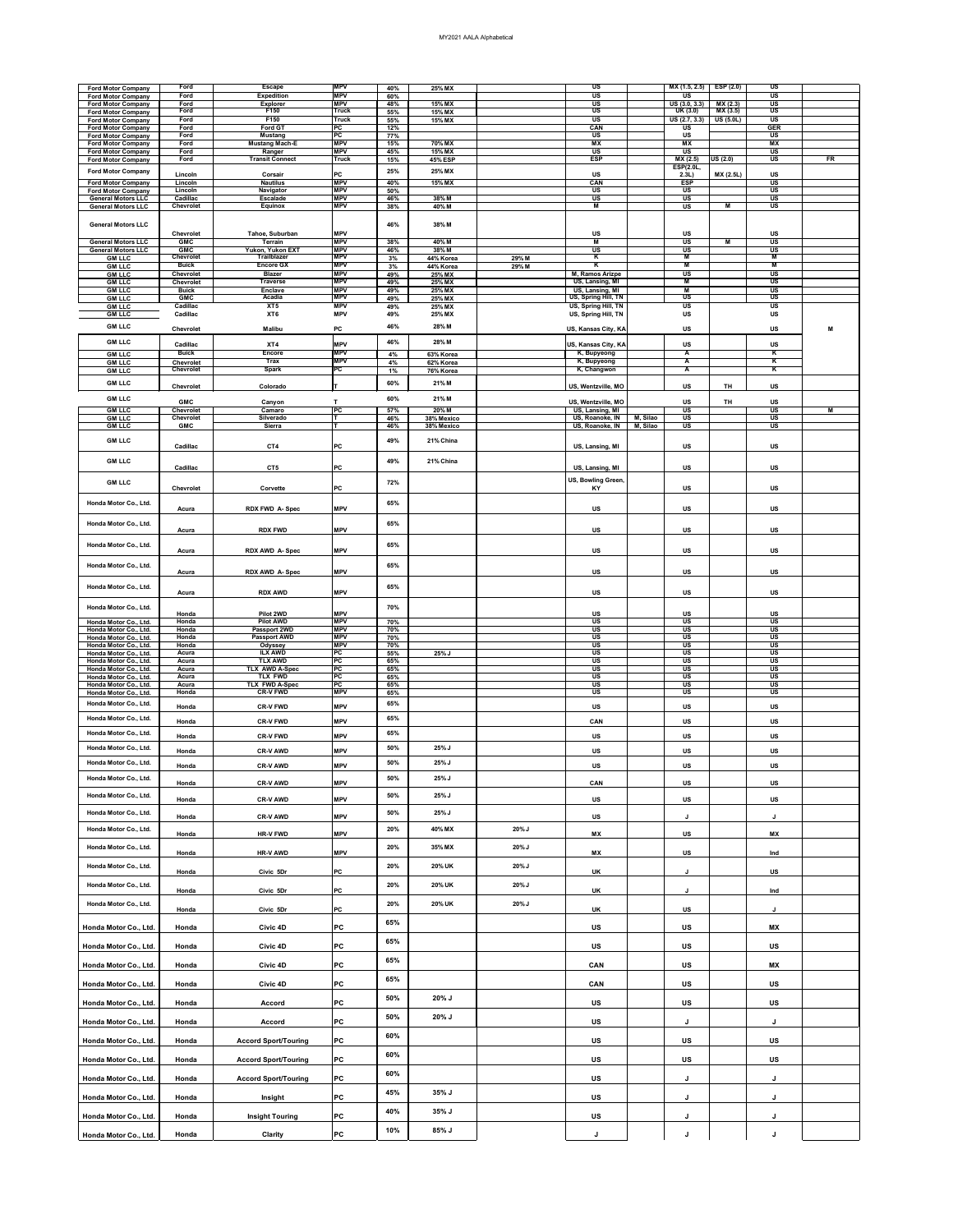| <b>Hyundai Motor Company</b>                                                                 | <b>Genesis</b>                                  | G90                                                                                 | <b>IPC</b>                             | $0\%$                   | 85% K                   |                 | K                                                       | K                                                       | K                                                       |   |
|----------------------------------------------------------------------------------------------|-------------------------------------------------|-------------------------------------------------------------------------------------|----------------------------------------|-------------------------|-------------------------|-----------------|---------------------------------------------------------|---------------------------------------------------------|---------------------------------------------------------|---|
| <b>Hyundai Motor Company</b>                                                                 | <b>Genesis</b>                                  | <b>G80</b>                                                                          | PC                                     | $0\%$                   | 90% K                   |                 | K                                                       | K                                                       | K                                                       |   |
| <b>Hyundai Motor Company</b>                                                                 | <b>Genesis</b>                                  | <b>G70</b>                                                                          | <b>IPC</b>                             | 5%                      | 80% K                   |                 | K                                                       | K                                                       | K                                                       |   |
| <b>Hyundai Motor Company</b>                                                                 |                                                 |                                                                                     |                                        | 5%                      | 90% K                   |                 |                                                         |                                                         |                                                         |   |
| <b>Hyundai Motor Company</b>                                                                 | <b>Genesis</b>                                  | <b>GV80</b>                                                                         | <b>MPV</b>                             | 5%                      | 55% M                   | 35% K           | K                                                       | K                                                       | K                                                       |   |
|                                                                                              | Hyundai                                         | <b>Accent</b>                                                                       | <b>PC</b>                              |                         |                         |                 | M                                                       | M                                                       | K                                                       | M |
| <b>Hyundai Motor Company</b><br><b>Hyundai Motor Company</b>                                 | Hyundai<br>Hyundai                              | <b>Elantra</b><br><b>Elantra</b>                                                    | <b>PC</b><br>PC                        | 55%<br>$0\%$            | 25% K<br>95%K           | 15% M           | <b>US</b><br>$\overline{\mathbf{K}}$                    | <b>US</b><br>K                                          | M<br>$\overline{\mathsf{K}}$                            |   |
| <b>Hyundai Motor Company</b><br><b>Hyundai Motor Company</b>                                 | Hyundai<br>Hyundai                              | <b>Elantra HEV</b><br><b>Ioniq PHEV</b>                                             | PC<br>PC                               | $0\%$<br>$0\%$          | 85% K<br>85% K          |                 | K<br>K                                                  | K<br>$\overline{\mathbf{K}}$                            | Κ<br>K                                                  |   |
| <b>Hyundai Motor Company</b>                                                                 | Hyundai                                         | <b>loniq EV</b>                                                                     | PC                                     | $0\%$                   | 95% K                   |                 | $\overline{\mathbf{K}}$                                 | $\overline{\mathsf{K}}$                                 | $\overline{\mathsf{K}}$                                 |   |
| <b>Hyundai Motor Company</b>                                                                 | Hyundai                                         | <b>Ioniq HEV</b>                                                                    | <b>PC</b>                              | $0\%$                   | 80% K                   |                 | K                                                       | K                                                       | Κ                                                       |   |
| <b>Hyundai Motor Company</b>                                                                 | Hyundai                                         | Kona                                                                                | <b>MPV</b>                             | $0\%$                   | 85% K                   |                 | K                                                       | K                                                       | K                                                       |   |
| <b>Hyundai Motor Company</b>                                                                 | Hyundai                                         | <b>Palisade</b>                                                                     | <b>MPV</b>                             | 5%                      | 80% K                   |                 | K                                                       | K                                                       | K                                                       |   |
| <b>Hyundai Motor Company</b>                                                                 | Hyundai                                         | Kona EV                                                                             | <b>MPV</b>                             | 0%                      | 95% K                   |                 | K                                                       | K                                                       | K                                                       |   |
| <b>Hyundai Motor Company</b><br><b>Hyundai Motor Company</b>                                 | Hyundai<br>Hyundai                              | Santa Fe<br>Santa Fe HEV                                                            | <b>MPV</b><br><b>MPV</b>               | 50%<br>$0\%$            | 40% K<br>95% K          |                 | <b>US</b><br>$\overline{\mathbf{K}}$                    | US<br>$\overline{\mathsf{K}}$                           | <b>US</b><br>K                                          | Κ |
| <b>Hyundai Motor Company</b><br><b>Hyundai Motor Company</b>                                 | Hyundai<br>Hyundai                              | <b>Sonata HEV</b><br>Sonata                                                         | <b>IPC</b><br> PC                      | $0\%$<br>$0\%$          | 90% K<br>85% K          |                 | K<br>K                                                  | K<br>$\overline{\mathbf{K}}$                            | K<br>K                                                  |   |
| <b>Hyundai Motor Company</b><br><b>Hyundai Motor Company</b>                                 | Hyundai<br>Hyundai                              | Sonata<br><b>Tucson</b>                                                             | PC <br><b>MPV</b>                      | 45%<br>$0\%$            | 40% K<br>85% K          |                 | <b>US</b><br>K                                          | <b>US</b><br>K                                          | <b>US</b><br>K                                          |   |
| <b>Hyundai Motor Company</b><br><b>Hyundai Motor Company</b><br><b>Hyundai Motor Company</b> | Hyundai<br>Hyundai<br>Hyundai                   | Veloster<br><b>Veloster N</b><br><b>Nexo</b>                                        | PC <br> PC <br><b>MPV</b>              | $0\%$<br>5%<br>$0\%$    | 85% K<br>85% K<br>80% K |                 | K<br>K<br>K                                             | K<br>K<br>K                                             | Κ<br>K<br>K                                             |   |
| <b>Hyundai Motor Company</b><br><b>Jaguar Land Rover</b>                                     | Hyundai                                         | Venue<br>$F-PACE(2.0t)$                                                             | <b>MPV</b>                             | $0\%$                   | 95%K                    |                 | K                                                       | $\overline{\mathbf{K}}$                                 | $\overline{\mathbf{K}}$                                 |   |
| <b>Limited</b><br><b>Jaguar Land Rover</b>                                                   | Jaguar                                          | <b>F-PACE (3.0t)</b>                                                                | <b>MPV</b>                             | $0\%$                   | 61% UK                  | 15% G           | <b>UK</b>                                               | <b>UK</b>                                               | G                                                       |   |
| <b>Limited</b><br>Jaguar Land Rover                                                          | Jaguar                                          | <b>F-PACE - SVR</b>                                                                 | <b>MPV</b>                             | $0\%$                   | 61% UK                  | 15% G           | <b>UK</b>                                               | <b>UK</b>                                               | G                                                       |   |
| Limited<br><b>Jaguar Land Rover</b>                                                          | Jaguar                                          |                                                                                     | <b>MPV</b>                             | $0\%$                   | 61% UK                  | 11% G           | <b>UK</b>                                               | <b>UK</b>                                               | G                                                       |   |
| <b>Limited</b><br><b>Jaguar Land Rover</b>                                                   | Jaguar                                          | <b>XF - P250 RWD</b><br><b>XF - P300 AWD</b>                                        | <b>IPC</b>                             | 4%                      | 50% UK<br>48% G         | 43% G<br>46% UK | <b>UK</b>                                               | <b>UK</b>                                               | G                                                       |   |
| <b>Limited</b><br><b>Jaguar Land Rover</b>                                                   | Jaguar                                          |                                                                                     | <b>PC</b>                              | 4%<br>$1\%$             | 31% UK                  | 19% G           | <b>UK</b>                                               | <b>UK</b>                                               | G                                                       |   |
| Limited<br>Jayuar Lanu Rover                                                                 | <b>Land Rover</b><br><b>Land Rover</b>          | Defender - 90<br>Defender - 110                                                     | <b>MPV</b><br><b>MPV</b>               | 1%                      | 31% UK                  | 19% G           | <b>SL</b><br><b>SL</b>                                  | <b>UK</b><br><b>UK</b>                                  | G<br>G                                                  |   |
| Jaguar catta Rover<br><del>Jagual 'Lahu'kover</del>                                          | <b>Land Rover</b><br><b>Land Rover</b>          | <b>Discovery Sport</b><br><b>Range Rover Evoque</b>                                 | <b>MPV</b><br><b>MPV</b>               | 7%<br>9%                | 50% UK<br>54% UK        | 15% G           | <b>UK</b><br>UK                                         | <b>UK</b><br><b>UK</b>                                  | <b>US</b><br><b>US</b>                                  |   |
| <b>Jaguar Land Rover</b><br>Limited                                                          | <b>Land Rover</b>                               | <b>Range Rover Velar</b><br>(2.0L 14 Gasoline Turbocharged)                         | <b>MPV</b>                             | 8%                      | 60% UK                  |                 | <b>UK</b>                                               | <b>UK</b>                                               | G                                                       |   |
| <b>Jaguar Land Rover</b><br>Limited                                                          | <b>Land Rover</b>                               | <b>Range Rover Velar</b><br>(3.0L V6 Gasoline Supercharged)                         | <b>MPV</b>                             | 8%                      | 60% UK                  |                 | <b>UK</b>                                               | <b>UK</b>                                               | G                                                       |   |
| <b>Jaguar Land Rover</b><br><b>Limited</b>                                                   | <b>Land Rover</b>                               | E-Pace (I4-246 HP)                                                                  | <b>MPV</b>                             | 14%                     | 62% G                   | <b>21% UK</b>   | <b>AU</b>                                               | <b>UK</b>                                               | <b>US</b>                                               |   |
| <b>Jaguar Land Rover</b><br>Limited                                                          | <b>Land Rover</b>                               | E-Pace (14-296 HP)                                                                  | <b>MPV</b>                             | 15%                     | 63% G                   | <b>20% UK</b>   | <b>AU</b>                                               | UK                                                      | US                                                      |   |
| <b>Kia Motors</b><br><b>Kia Motors</b>                                                       | Kia<br>Kia                                      | <b>Forte</b><br><b>K5</b>                                                           | PC<br>PC                               | 5%<br>55%               | 60% M<br>35% K          | 30% K           | $\overline{M}$<br>$\overline{\mathsf{US}}$              | M<br>$\overline{\mathsf{US}}$                           | M<br>$\overline{\mathsf{US}}$                           | K |
| <b>Kia Motors</b><br><b>Kia Motors</b><br><b>Kia Motors</b>                                  | Kia<br>Kia<br>Kia                               | Niro EV<br><b>Niro HEV</b><br><b>Niro PHEV</b>                                      | <b>MPV</b><br><b>MPV</b><br><b>MPV</b> | $0\%$<br>$0\%$<br>$0\%$ | 65% K<br>85% K<br>85% K | 30% CH          | K<br>$\overline{\mathbf{K}}$<br>$\overline{\mathbf{K}}$ | K<br>$\overline{\mathbf{K}}$<br>$\overline{\mathbf{K}}$ | K<br>$\overline{\mathbf{K}}$<br>$\overline{\mathbf{K}}$ |   |
| <b>Kia Motors</b><br><b>Kia Motors</b>                                                       | Kia<br>Kia                                      | Rio<br>Sedona                                                                       | PC<br><b>MPV</b>                       | 5%<br>$0\%$             | 50% M<br>85%K           | 40% K           | M<br>$\overline{\mathsf{K}}$                            | $\overline{\mathsf{M}}$<br>$\overline{\mathsf{K}}$      | M<br>$\overline{\mathsf{K}}$                            |   |
| <b>Kia Motors</b><br><b>Kia Motors</b>                                                       | Kia<br>Kia                                      | <b>Seltos</b><br>Sorento                                                            | <b>MPV</b><br><b>MPV</b>               | $0\%$<br>50%            | 90% K<br>35% K          |                 | K<br>$\overline{\mathsf{US}}$                           | $\overline{\mathbf{K}}$<br>$\overline{\mathsf{US}}$     | K<br><b>US</b>                                          | K |
| <b>Kia Motors</b><br><b>Kia Motors</b>                                                       | Kia<br>Kia                                      | <b>Sorento HEV</b><br>Sportage (QL)                                                 | <b>MPV</b><br><b>MPV</b>               | $0\%$<br>0%             | 90% K<br>90% K          |                 | $\overline{\mathsf{K}}$                                 | $\overline{\mathbf{K}}$                                 | $\overline{\mathsf{K}}$                                 |   |
| <b>Kia Motors</b><br><b>Kia Motors</b>                                                       | Kia<br>Kia                                      | Soul<br><b>Telluride</b>                                                            | <b>MPV</b><br><b>MPV</b>               | $0\%$<br>50%            | 90% K<br>45% K          |                 | K<br><b>US</b>                                          | K<br>K                                                  | Κ<br><b>US</b>                                          |   |
| <b>Kia Motors</b><br>Lamborghini                                                             | Kia<br>Lamborghini                              | <b>Stinger</b><br><b>Huracan EVO</b>                                                | PC<br> PC                              | $0\%$<br>$0\%$          | 90% K<br>61% G          | 15% l           |                                                         | $\overline{\mathsf{K}}$<br>H                            | $\overline{\mathsf{K}}$<br>G                            |   |
| Lamborghini<br>Lamborghini                                                                   | Lamborghini<br>Lamborghini                      | <b>Huracan STO</b><br><b>Aventador S</b>                                            | PC<br>PC                               | $0\%$<br>$0\%$          | 43%  <br>43%            | 40% G<br>34% G  |                                                         |                                                         |                                                         |   |
| Lamborghini<br>Lamborghini                                                                   | Lamborghini<br>Lamborghini                      | <b>Aventador SVJ</b><br><b>Sian</b>                                                 | PC<br><b>PC</b>                        | $0\%$<br>$0\%$          | 49% l<br>45% l          | 29% G<br>31% G  |                                                         |                                                         |                                                         |   |
| Lamborghini<br><b>Mazda Motor Corporation</b>                                                | Lamborghini                                     | <b>URUS</b>                                                                         | <b>MPV</b>                             | $0\%$<br>$0\%$          | 72% G<br>85% J          |                 |                                                         | G                                                       | G                                                       |   |
| <b>Mazda Motor Corporation</b>                                                               | Mazda                                           | $CX-3$                                                                              | <b>PC</b>                              | 5%                      | 65% M                   | 15% J           |                                                         |                                                         |                                                         |   |
| <b>Mazda Motor Corporation</b>                                                               | <b>Mazda</b><br>Mazda                           | $CX-30$<br>$CX-5$                                                                   | <b>IPC</b><br><b>MPV</b>               | $0\%$                   | $90\%$ J                |                 | M                                                       | M                                                       | <b>TH</b>                                               |   |
| <b>Mazda Motor Corporation</b>                                                               | <b>Mazda</b>                                    | $CX-9$                                                                              | <b>MPV</b>                             | $0\%$                   | 90% J                   |                 |                                                         |                                                         |                                                         |   |
| <b>Mazda Motor Corporation</b>                                                               | Mazda                                           | Mazda2                                                                              | <b>IPC</b>                             | 5%                      | 70% M                   | 25% J           | M                                                       | M                                                       |                                                         |   |
| <b>Mazda Motor Corporation</b>                                                               | Mazda                                           | Mazda3                                                                              | <b>PC</b>                              | 0%                      | $80\%$ J                |                 |                                                         |                                                         |                                                         |   |
| <b>Mazda Motor Corporation</b>                                                               | Mazda                                           | Mazda3                                                                              | <b>IPC</b>                             | 5%                      | 65% M                   | $15%$ J         | M                                                       | M                                                       | <b>TH</b>                                               |   |
| <b>Mazda Motor Corporation</b>                                                               | <b>Mazda</b>                                    | Mazda6                                                                              | <b>IPC</b>                             | $0\%$                   | 90% J                   |                 |                                                         |                                                         |                                                         |   |
| <b>Mercedes-Benz USA</b><br><b>Mercedes-Benz USA</b>                                         | Mercedes-Benz<br>Mercedes-Benz                  | C-Class Sedan (C300/C300-4M)<br>C-Class Sedan (C43)                                 | PC<br>PC                               | 19%<br>0%               | 34% SA<br>59% G         | 30% G<br>28% SA | <b>SA</b><br><b>SA</b>                                  | <b>US</b><br>G                                          | G<br>G                                                  |   |
| <b>Mercedes-Benz USA</b><br><b>Mercedes-Benz USA</b>                                         | Mercedes-Benz<br>Mercedes-Benz                  | C-Class Sedan (C63/C63S)<br>C-Class Coupe (C300/C300-4M)                            | PC<br>PC                               | $0\%$<br>$0\%$          | 59% G<br>82% G          | 28% SA          | <b>SA</b>                                               | $\overline{G}$<br>G                                     | G<br>G                                                  |   |
| <b>Mercedes-Benz USA</b><br><b>Mercedes-Benz USA</b>                                         | Mercedes-Benz<br>Mercedes-Benz                  | C-Class Coupe (C43)<br>C-Class Coupe (C63/C63S)                                     | <b>PC</b><br> PC                       | $0\%$<br>$0\%$          | 82% G<br>82% G          |                 | G<br>G                                                  | G<br>G                                                  | G<br><b>G</b>                                           |   |
| <b>Mercedes-Benz USA</b><br>Mercedes-Benz USA                                                | Mercedes-Benz<br>Mercedes-Benz                  | C-Class Cabriolet (C300/C300-4M)<br>C-Class Cabriolet (C43)                         | PC<br> PC                              | $0\%$<br>$0\%$          | 78% G<br>78% G          |                 | G<br>G                                                  | G<br>G                                                  | <b>G</b><br>G                                           |   |
| Mercedes-Benz USA<br>Mercedes-Benz USA                                                       | Mercedes-Benz                                   | C-Class Cabriolet (C63/C63S)<br>Mercedes-Benz   E-Class Sedan (E350/E350-4M)        | PC <br>PC                              | $0\%$<br>$0\%$          | 78% G<br>79% G          |                 |                                                         | G<br>G                                                  | G<br>Ω۱                                                 |   |
| <b>Mercedes-Benz USA</b><br><b>Mercedes-Benz USA</b>                                         | Mercedes-Benz                                   | Mercedes-Benz   E-Class Sedan (E450-4M/ AMG E53)<br>E-Class Sedan (E63S)            | PC <br> PC <br> PC                     | $0\%$<br>$0\%$          | 79% G<br>79% G          |                 | G                                                       | G<br>G                                                  | <b>G</b><br>lG<br><b>G</b>                              |   |
| <b>Mercedes-Benz USA</b><br><b>Mercedes-Benz USA</b><br><b>Mercedes-Benz USA</b>             | Mercedes-Benz<br>Mercedes-Benz<br>Mercedes-Benz | E-Class Wagon (E450-4M)<br>E-Class Wagon (E63S)<br>E-Class Coupe (E450/E450-4M/AMG) | PC <br><b>PC</b>                       | $0\%$<br>$0\%$          | 82% G<br>82% G          |                 | G<br>G                                                  | G<br>G<br>G                                             | G<br>lG                                                 |   |
| <b>Mercedes-Benz USA</b>                                                                     | Mercedes-Benz                                   | E53)<br>E-Class Cabriolet (E450/E450-4M/AMG   PC                                    |                                        | $0\%$                   | 81% G                   |                 | G                                                       | G                                                       | lG                                                      |   |
| Mercedes-Benz USA                                                                            | Mercedes-Benz                                   | E53)<br>CLS Coupe (CLS450/CLS450-4M/AMG  PC                                         |                                        | $0\%$                   | 77% G                   |                 | lG.                                                     | G                                                       | ΙG                                                      |   |
| Mercedes-Benz USA                                                                            | Mercedes-Benz                                   | <b>CLS53)</b><br>S-Class Coupe (S560-4M/S63-4M)                                     | PC                                     | $0\%$<br>$0\%$          | 82% G<br>84% G          |                 | G                                                       | G                                                       | G                                                       |   |
| <b>Mercedes-Benz USA</b><br><b>Mercedes-Benz USA</b>                                         | Mercedes-Benz<br>Mercedes-Benz                  | S-Class Cabriolet (S560-4M/S63-4M)<br>CLA Coupe (CLA250/CLA250-4M)                  | PC<br>PC                               | $0\%$<br>$0\%$          | 79% G<br>61% G          | 15%H            | G<br>н                                                  | G<br>G                                                  | <b>G</b><br><b>G</b>                                    |   |
| <b>Mercedes-Benz USA</b><br><b>Mercedes-Benz USA</b>                                         | Mercedes-Benz<br>Mercedes-Benz                  | <b>CLA Coupe (CLA45 AMG)</b><br>CLA Coupe (CLA35 AMG)                               | PC <br><b>PC</b>                       | 0%<br>0%                | 61% G<br>61% G          | 15%H<br>15%H    | н                                                       | G<br>G                                                  | <b>G</b><br>G                                           |   |
| <b>Mercedes-Benz USA</b><br><b>Mercedes-Benz USA</b>                                         | Mercedes-Benz<br>Mercedes-Benz                  | <b>GLA SUV (GLA250/GLA250-4M)</b><br><b>GLA SUV (AMG GLA35 / AMG GLA45)</b>         | <b>MPV</b><br><b>MPV</b>               | 0%<br>$0\%$             | 73% G<br>73% G          |                 | G<br>G                                                  | G<br>G                                                  | G<br>G                                                  |   |
| <b>Mercedes-Benz USA</b><br><b>Mercedes-Benz USA</b>                                         | Mercedes-Benz<br>Mercedes-Benz                  | <b>GLC SUV (GLC300)</b><br>GLC SUV (GLC300-4M)                                      | <b>MPV</b><br><b>MPV</b>               | $0\%$<br>17%            | 78% G<br>58% G          |                 | <b>FN</b>                                               | G<br><b>US</b>                                          | ΙG                                                      |   |
| <b>Mercedes-Benz USA</b><br><b>Mercedes-Benz USA</b>                                         | Mercedes-Benz<br>Mercedes-Benz                  | <b>GLC SUV (GLC300)</b><br><b>GLC SUV (GLC43-4M)</b>                                | <b>MPV</b><br><b>MPV</b><br><b>MPV</b> | 19%<br>0%               | 58% G<br>75% G          |                 | G                                                       | US<br>G<br>G                                            | G<br>G                                                  |   |
| <b>Mercedes-Benz USA</b><br><b>Mercedes-Benz USA</b><br><b>Mercedes-Benz USA</b>             | Mercedes-Benz<br>Mercedes-Benz<br>Mercedes-Benz | <b>GLC SUV (GLC63-4M)</b><br>GLC Coupe (GLC300-4M)<br>GLC Coupe (GLC300/GLC300-4M)  | PC <br> PC                             | $0\%$<br>16%<br>$0\%$   | 75% G<br>60% G<br>79% G |                 | G<br>G                                                  | <b>US</b><br>G                                          | ΙG<br>ΙG                                                |   |
| <b>Mercedes-Benz USA</b><br><b>Mercedes-Benz USA</b>                                         | Mercedes-Benz<br>Mercedes-Benz                  | GLC Coupe (GLC43-4M)<br>GLC Coupe (GLC63-4M/GLC63S-4M)                              | PC <br> PC                             | 0%<br>0%                | 79% G<br>79% G          |                 | G                                                       | G<br>G                                                  | G<br>G                                                  |   |
| <b>Mercedes-Benz USA</b>                                                                     | Mercedes-Benz                                   | GLE SUV (GLE350-4M/GLE350)                                                          | <b>MPV</b>                             | 69%                     | 12% G                   |                 | <b>US</b>                                               | <b>US</b>                                               | G                                                       |   |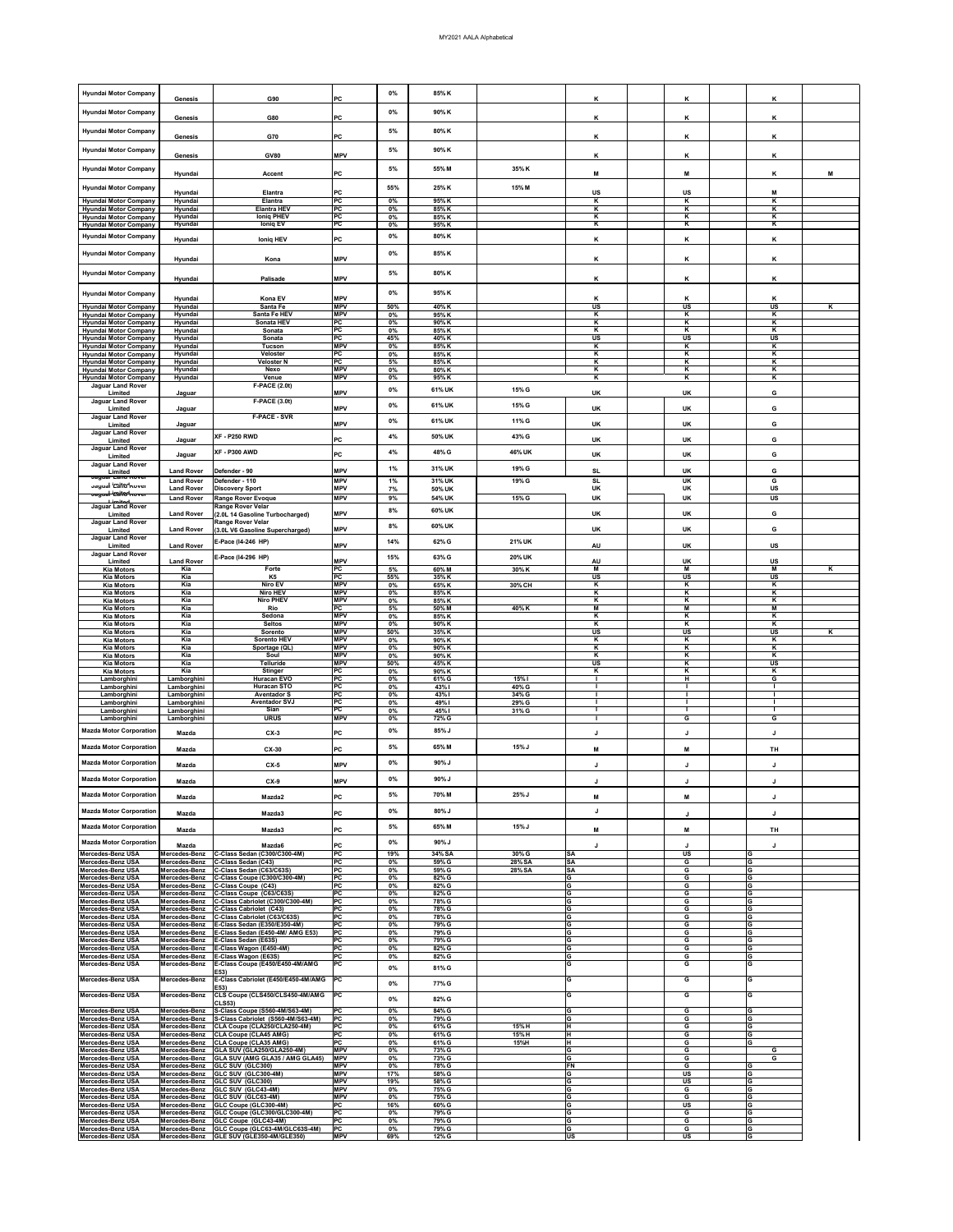| <b>Mercedes-Benz USA</b>                      | Mercedes-Benz                    | GLE SUV (GLE450-4M)                                                   | <b>MPV</b>               | 46%            | 36% G                      |                              | <b>US</b>                  | G                 | G                           |  |
|-----------------------------------------------|----------------------------------|-----------------------------------------------------------------------|--------------------------|----------------|----------------------------|------------------------------|----------------------------|-------------------|-----------------------------|--|
| <b>Mercedes-Benz USA</b>                      | Mercedes-Benz                    | GLE SUV (GLE580-4M)                                                   | <b>MPV</b>               | 46%            | 36% G                      |                              | <b>US</b>                  | G                 | G                           |  |
| <b>Mercedes-Benz USA</b><br>Mercedes-Benz USA | Mercedes-Benz<br>Mercedes-Benz   | <b>GLE SUV (GLE63-4M)</b><br>GLE SUV (GLE53-4M)                       | <b>PC</b><br><b>PC</b>   | 46%<br>46%     | 36% G<br>36% G             |                              | <b>US</b><br><b>US</b>     | G<br>G            | G<br>G                      |  |
| <b>Mercedes-Benz USA</b>                      | Mercedes-Benz                    | <b>GLE Coupe (GLE53-4M)</b>                                           | PC                       | 48%            | 34% G                      |                              | <b>US</b>                  | $\overline{G}$    | G                           |  |
| <b>Mercedes-Benz USA</b><br>Mercedes-Benz USA | Mercedes-Benz<br>Mercedes-Benz   | <b>GLE Coupe (GLE63S)</b><br>G-Class SUV (G550/G63)                   | <b>PC</b><br><b>MPV</b>  | 48%<br>2%      | 34% G<br>27% G             | <b>26% AU</b>                | <b>US</b><br><b>AU</b>     | G<br>G            | G<br>G                      |  |
| <b>Mercedes-Benz USA</b>                      | Mercedes-Benz                    | GLS SUV (GLS450-4M)                                                   | <b>MPV</b><br><b>MPV</b> | 49%<br>49%     | $35\%$ G<br>35% G          |                              | <b>US</b>                  | G<br>G            | G<br>G                      |  |
| Mercedes-Benz USA<br>Mercedes-Benz USA        | Mercedes-Benz<br>Mercedes-Benz   | GLS SUV (GLS580-4M)<br><b>GLS SUV (GLS63)</b>                         | <b>MPV</b>               | 49%            | 35% G                      |                              | <b>US</b><br><b>US</b>     | $\overline{G}$    | $\overline{\mathbf{G}}$     |  |
| <b>Mercedes-Benz USA</b><br>Mercedes-Benz USA | Mercedes-Benz<br>Mercedes-Benz   | <b>GLS SUV (GLS600 Maybach)</b><br><b>AMG GT Coupe (AMG GT/AMG GT</b> | <b>MPV</b><br> PC        | 48%            | 39% G                      |                              | <b>US</b><br>G             | G<br>G            | G<br>G                      |  |
|                                               |                                  | S/AMG GT R/ AMG GT C)                                                 |                          | 0%             | 84% G                      |                              |                            |                   |                             |  |
| Mercedes-Benz USA                             | Mercedes-Benz                    | AMG GT Roadster (AMG GT/ AMG GT<br>R/ AMG GT C)                       | PC                       | $0\%$          | 80% G                      |                              | lG.                        | G                 | G                           |  |
| Mercedes-Benz USA                             | Mercedes-Benz                    | AMG GT 4-dr Coupe (AMG GT43 / AMG PC<br>GT53)                         |                          | $0\%$          | 85% G                      |                              | lG.                        | G                 | G                           |  |
| Mercedes-Benz USA                             | Mercedes-Benz                    | AMG GT 4-dr Coupe (AMG GT63/ AMG PC                                   |                          | $0\%$          | 85% G                      |                              | G                          | G                 | G                           |  |
| Mercedes-Benz USA                             | Mercedes-Benz                    | <b>GT63S)</b><br>A-Class Sedan (A220/ A220-4M)                        | PC                       | 4%             | 46% G                      | 37% MX                       | <b>MX</b>                  | G                 | G                           |  |
| Mercedes-Benz USA<br>Mercedes-Benz USA        | Mercedes-Benz<br>Mercedes-Benz   | A-Class Sedan (A35)<br><b>GLB SUV (GLB250/ GLB250-4M)</b>             | PC<br><b>MPV</b>         | $0\%$<br>5%    | 71% G<br>44% G             | 40% MX                       | lG.<br><b>MX</b>           | G<br>G            | G<br>G                      |  |
| <b>Mitsubishi Motors</b>                      |                                  |                                                                       |                          | $0\%$          | 92% TH                     |                              |                            |                   |                             |  |
| Corporation<br><b>Mitsubishi Motors</b>       | <b>Mitsubishi</b>                | <b>Mirage LE</b>                                                      | PC                       |                |                            |                              | <b>TH</b>                  | <b>TH</b>         | <b>TH</b>                   |  |
| Corporation<br><b>Mitsubishi Motors</b>       | <b>Mitsubishi</b>                | Mirage ES M/T                                                         | <b>PC</b>                | $0\%$          | 91% TH                     |                              | <b>TH</b>                  | <b>TH</b>         | <b>TH</b>                   |  |
| Corporation                                   | <b>Mitsubishi</b>                | <b>Mirage CVT ES</b>                                                  | <b>PC</b>                | $0\%$          | 92% TH                     |                              | <b>TH</b>                  | <b>TH</b>         | <b>TH</b>                   |  |
| <b>Mitsubishi Motors</b><br>Corporation       | <b>Mitsubishi</b>                | <b>Mirage SE</b>                                                      | PC                       | $0\%$          | 91% TH                     |                              | <b>TH</b>                  | <b>TH</b>         | <b>TH</b>                   |  |
| <b>Mitsubishi Motors</b>                      | <b>Mitsubishi</b>                | <b>Mirage CE</b>                                                      | <b>PC</b>                | $0\%$          | 89% TH                     |                              | <b>TH</b>                  | <b>TH</b>         | <b>TH</b>                   |  |
| Corporation<br><b>Mitsubishi Motors</b>       |                                  |                                                                       |                          | $0\%$          | 92% TH                     |                              |                            |                   |                             |  |
| Corporation<br><b>Mitsubishi Motors</b>       | <b>Mitsubishi</b>                | Mirage G4 CVT ES                                                      | <b>PC</b>                |                |                            |                              | <b>TH</b>                  | <b>TH</b>         | TH                          |  |
| Corporation                                   | <b>Mitsubishi</b>                | Mirage G4 MT ES                                                       | <b>PC</b>                | $0\%$          | 91% TH                     |                              | <b>TH</b>                  | <b>TH</b>         | TH                          |  |
| <b>Mitsubishi Motors</b><br>Corporation       | <b>Mitsubishi</b>                | Mirage G4 LE                                                          | <b>PC</b>                | $0\%$          | 92% TH                     |                              | <b>TH</b>                  | <b>TH</b>         | <b>TH</b>                   |  |
| <b>Mitsubishi Motors</b><br>Corporation       | <b>Mitsubishi</b>                | Mirage G4 SE                                                          | <b>PC</b>                | $0\%$          | 91% TH                     |                              | <b>TH</b>                  | <b>TH</b>         | TH                          |  |
| <b>Mitsubishi Motors</b>                      |                                  |                                                                       |                          | $0\%$          | 89% TH                     |                              |                            |                   |                             |  |
| Corporation<br><b>Mitsubishi Motors</b>       | Mitsubishi                       | Mirage G4 CE                                                          | <b>PC</b>                | $0\%$          | $97\%$ J                   |                              | <b>TH</b>                  | <b>TH</b>         | <b>TH</b>                   |  |
| Corporation<br><b>Mitsubishi Motors</b>       | <b>Mitsubishi</b>                | <b>Outlander PHEV FE</b>                                              | <b>MPV</b>               |                |                            |                              |                            | J                 | J                           |  |
| Corporation                                   | <b>Mitsubishi</b>                | <b>Outlander PHEV SEL</b>                                             | <b>MPV</b>               | $0\%$          | 97% J                      |                              |                            |                   |                             |  |
| <b>Mitsubishi Motors</b><br>Corporation       | <b>Mitsubishi</b>                | <b>Outlander PHEV LE</b>                                              | <b>MPV</b>               | $0\%$          | 97% J                      |                              |                            |                   |                             |  |
| <b>Mitsubishi Motors</b><br>Corporation       | <b>Mitsubishi</b>                | <b>Outlander PHEV GT</b>                                              | <b>MPV</b>               | $0\%$          | 96% J                      |                              |                            |                   |                             |  |
| <b>Mitsubishi Motors</b>                      |                                  |                                                                       | <b>MPV</b>               | $0\%$          | 94% J                      |                              |                            |                   |                             |  |
| Corporation<br><b>Mitsubishi Motors</b>       | <b>Mitsubishi</b>                | <b>Outlander Sport ES 2WD</b>                                         |                          | $0\%$          | 96% J                      |                              |                            |                   |                             |  |
| Corporation<br><b>Mitsubishi Motors</b>       | <b>Mitsubishi</b>                | <b>Outlander Sport LE 2WD</b>                                         | <b>MPV</b>               |                |                            |                              |                            |                   |                             |  |
| Corporation                                   | <b>Mitsubishi</b>                | <b>Outlander Sport SE 2WD</b>                                         | <b>MPV</b>               | $0\%$          | 93% J                      |                              |                            |                   |                             |  |
| <b>Mitsubishi Motors</b><br>Corporation       | <b>Mitsubishi</b>                | <b>Outlander Sport S 2WD</b>                                          | <b>MPV</b>               | $0\%$          | 96% J                      |                              |                            |                   |                             |  |
| <b>Mitsubishi Motors</b><br>Corporation       | <b>Mitsubishi</b>                | <b>Outlander Sport ES 4WD</b>                                         | <b>MPV</b>               | $0\%$          | 95% J                      |                              |                            |                   |                             |  |
| <b>Mitsubishi Motors</b>                      |                                  |                                                                       |                          | $0\%$          | 96% J                      |                              |                            |                   |                             |  |
| Corporation<br><b>Mitsubishi Motors</b>       | <b>Mitsubishi</b>                | <b>Outlander Sport LE 4WD</b>                                         | <b>MPV</b>               |                |                            |                              |                            | J                 |                             |  |
| Corporation<br><b>Mitsubishi Motors</b>       | <b>Mitsubishi</b>                | <b>Outlander Sport SE 4WD</b>                                         | <b>MPV</b>               | $0\%$          | 93% J                      |                              |                            |                   |                             |  |
| Corporation                                   | <b>Mitsubishi</b>                | <b>Outlander Sport GT 4WD</b>                                         | <b>MPV</b>               | $0\%$          | 93% J                      |                              |                            |                   |                             |  |
| <b>Mitsubishi Motors</b><br>Corporation       | <b>Mitsubishi</b>                | <b>Outlander BE 2WD</b>                                               | <b>MPV</b>               | $0\%$          | 96% J                      |                              |                            |                   |                             |  |
| <b>Mitsubishi Motors</b><br>Corporation       | <b>Mitsubishi</b>                | <b>Outlander BE 4WD</b>                                               | <b>MPV</b>               | $0\%$          | 96% J                      |                              |                            |                   |                             |  |
| Nissan North America, Inc                     |                                  |                                                                       |                          | 10%            | 55% MX                     | $20\%$ J                     |                            |                   |                             |  |
|                                               | Infiniti                         | <b>QX50</b>                                                           | <b>MPV</b>               |                |                            |                              | <b>MX</b>                  | J                 | <b>MX</b>                   |  |
| Nissan North America, Inc                     | Infiniti                         | Q50                                                                   | PC                       | $0\%$          | $95\%$ J                   |                              | J                          | J                 | J                           |  |
| Nissan North America, Inc                     | Infiniti                         | Q60                                                                   | <b>PC</b>                | $0\%$          | 95% J                      |                              |                            |                   | J                           |  |
| Nissan North America, Inc                     | Infiniti                         | <b>QX80</b>                                                           | <b>MPV</b>               | $0\%$          | 100% J                     |                              |                            |                   |                             |  |
| Nissan North America, Inc                     |                                  | Altima 4CYL                                                           | <b>PC</b>                | 50%            | 20% MX                     |                              | <b>US</b>                  | <b>MX</b>         | <b>MX</b>                   |  |
| Nissan North America, Inc                     | <b>Nissan</b>                    | Altima 4CYL Turbo                                                     | <b>IPC</b>               | 50%            | 20% MX                     |                              |                            | J                 | <b>MX</b>                   |  |
|                                               | <b>Nissan</b>                    |                                                                       |                          |                |                            |                              | <b>US</b>                  |                   |                             |  |
| Nissan North America, Inc                     | <b>Nissan</b>                    | <b>Armada</b>                                                         | <b>MPV</b>               | 5%             | $95\%$ J                   |                              |                            | J                 | J                           |  |
| Nissan North America, Inc                     | <b>Nissan</b>                    | <b>Frontier</b>                                                       | <b>Truck</b>             | 45%            | $20\%$ J                   |                              | <b>US</b>                  | US                | J                           |  |
| Nissan North America, Inc                     | <b>Nissan</b>                    | GT-R                                                                  | <b>PC</b>                | $0\%$          | 100% J                     |                              |                            | J                 | J                           |  |
| Nissan North America, Inc                     |                                  | <b>Kicks</b>                                                          | <b>PC</b>                | 15%            | 70% MX                     |                              |                            | <b>MX</b>         | <b>MX</b>                   |  |
| Nissan North America, Inc                     | <b>Nissan</b>                    |                                                                       |                          | 35%            | 40% J                      |                              | <b>MX</b>                  |                   |                             |  |
|                                               | <b>Nissan</b>                    | Leaf                                                                  | <b>PC</b>                |                |                            |                              | <b>US</b>                  | J                 | J                           |  |
| Nissan North America, Inc                     | <b>Nissan</b>                    | <b>Maxima</b>                                                         | <b>PC</b>                | 50%            | 15% MX                     |                              | US                         | <b>US</b>         | <b>MX</b>                   |  |
| Nissan North America, Inc                     | Nissan                           | Murano                                                                | <b>MPV</b>               | 55%            |                            |                              | <b>US</b>                  | <b>US</b>         | <b>MX</b>                   |  |
| Nissan North America, Inc                     | <b>Nissan</b>                    | NV200 Cargo                                                           | <b>Truck</b>             | 20%            | 60% MX                     | $15%$ J                      | <b>MX</b>                  | <b>MX</b>         | <b>MX</b>                   |  |
| Nissan North America, Inc                     | <b>Nissan</b>                    | <b>Rogue Sport</b>                                                    | <b>MPV</b>               | $0\%$          | 95% J                      |                              |                            |                   | <b>MX</b>                   |  |
| Nissan North America, Inc                     |                                  | Rogue                                                                 | <b>MPV</b>               | 30%            | $35\%$ J                   |                              | US                         | US                | МX                          |  |
|                                               | <b>Nissan</b>                    |                                                                       |                          |                |                            |                              |                            |                   |                             |  |
| Nissan North America, Inc                     | <b>Nissan</b>                    | Rogue                                                                 | <b>MPV</b>               | 30%            | $35\%$ J                   |                              | J                          | J                 | J                           |  |
| Nissan North America, Inc.                    | <b>Nissan</b>                    | <b>Sentra</b>                                                         | <b>PC</b>                | 15%            | 60% MX                     |                              | МX                         | ΜX                | <b>MX</b>                   |  |
| Nissan North America, Inc.                    | <b>Nissan</b>                    | <b>Titan</b>                                                          | <b>Truck</b>             | 50%            | $15%$ J                    |                              | <b>US</b>                  | <b>US</b>         |                             |  |
| Nissan North America, Inc.                    |                                  |                                                                       |                          | 15%            | 70% MX                     |                              |                            |                   |                             |  |
| <b>Polestar</b>                               | <b>Nissan</b><br>Polestar        | Versa Sedan<br>PS1 Aut (8vxl) FWD + ERAD                              | <b>IPC</b><br>PC         | 1%             | 40% CH                     | 20% SE                       | <b>MX</b><br>CH            | <b>MX</b><br>SE   | <b>MX</b><br>J <sub>P</sub> |  |
| <b>Polestar</b>                               | <b>Polestar</b>                  | PS2 (Polestar 2)                                                      | PC                       | 1%             | 95% CH                     | 5% SE                        | CH<br>Leipzig,             | CH                | <b>CH</b>                   |  |
| <b>Porsche AG</b>                             | <b>Porsche</b>                   | <b>Macan</b>                                                          | <b>MPV</b><br><b>MPV</b> | $0\%$<br>$0\%$ | 57% Germany                |                              | Germany                    | H<br>H            | G                           |  |
| <b>Porsche AG</b>                             | <b>Porsche</b>                   | <b>Macan S</b>                                                        |                          |                | 65% Germany                | 15% Hungary                  | Leipzig,<br>Germanv        |                   | G                           |  |
| <b>Porsche AG</b>                             | <b>Porsche</b>                   | <b>Macan GTS</b>                                                      | <b>MPV</b>               | $0\%$          | 66% Germany                |                              | Leipzig,<br>Germanv        | H                 |                             |  |
| <b>Porsche AG</b>                             | <b>Porsche</b>                   | <b>Macan Turbo</b>                                                    | <b>MPV</b>               | $0\%$          | 68% Germany                |                              | Leipzig,                   | H                 |                             |  |
| <b>Porsche AG</b><br><b>Porsche AG</b>        | <b>Porsche</b><br><b>Porsche</b> | <b>Cayenne Coupe</b><br><b>Cayenne S Coupe</b>                        | <b>MPV</b><br><b>MPV</b> | $0\%$<br>0%    | 31% Germany<br>35% Germany | 29% Slovakia<br>25% Slovakia | Bratislava,<br>Bratislava, | $\mathsf{H}$<br>H |                             |  |
| <b>Porsche AG</b><br><b>Porsche AG</b>        | <b>Porsche</b><br><b>Porsche</b> | <b>Cayenne S</b><br>Cayenne                                           | <b>MPV</b><br><b>MPV</b> | $0\%$<br>$0\%$ | 35% Germany<br>34% Germany | 27% Slovakia<br>25% Slovakia | Bratislava,<br>Bratislava, | H<br>H            |                             |  |
| <b>Porsche AG</b>                             | <b>Porsche</b>                   | <b>Cayenne GTS Coupe</b>                                              | <b>MPV</b>               | $0\%$          | 53% Germany                | 21% Slovakia                 | Bratislava,                | H                 |                             |  |
| <b>Porsche AG</b><br><b>Porsche AG</b>        | <b>Porsche</b><br><b>Porsche</b> | <b>Cayenne GTS</b><br><b>Cayenne Turbo</b>                            | <b>MPV</b><br><b>MPV</b> | $0\%$<br>1%    | 54% Germany<br>51% Germany | 22% Slovakia<br>25% Slovakia | Bratislava,<br>Bratislava, | H<br>G            |                             |  |
| <b>Porsche AG</b>                             | <b>Porsche</b>                   | <b>Cayenne Coupe Turbo</b>                                            | <b>MPV</b>               | 1%             | 50% Germany                | 22% Slovakia                 | Bratislava,                | G                 |                             |  |
| <b>Porsche AG</b><br><b>Porsche AG</b>        | <b>Porsche</b><br><b>Porsche</b> | 718 Cayman<br>718 Cayman                                              | PC <br>PC                | $0\%$<br>$0\%$ | 73% Germany<br>73% Germany |                              | Stuttgart,<br>Osnabrueck,  | G<br>G            |                             |  |
| <b>Porsche AG</b><br><b>Porsche AG</b>        | <b>Porsche</b><br><b>Porsche</b> | 718 Cayman S<br>718 Cayman S                                          | PC <br> PC               | $0\%$<br>$0\%$ | 73% Germany<br>73% Germany |                              | Stuttgart,<br>Osnabrueck,  | G<br>G            |                             |  |
| <b>Porsche AG</b>                             | <b>Porsche</b>                   | 718 Cayman T                                                          | PC                       | $0\%$          | 74% Germany                |                              | Stuttgart,                 | G                 |                             |  |
| <b>Porsche AG</b><br><b>Porsche AG</b>        | <b>Porsche</b><br><b>Porsche</b> | 718 Cayman T<br>718 Boxster                                           | PC <br>PC                | $0\%$<br>$0\%$ | 74% Germany<br>75% Germany |                              | Osnabrueck,<br>Stuttgart,  | G<br>G            | G                           |  |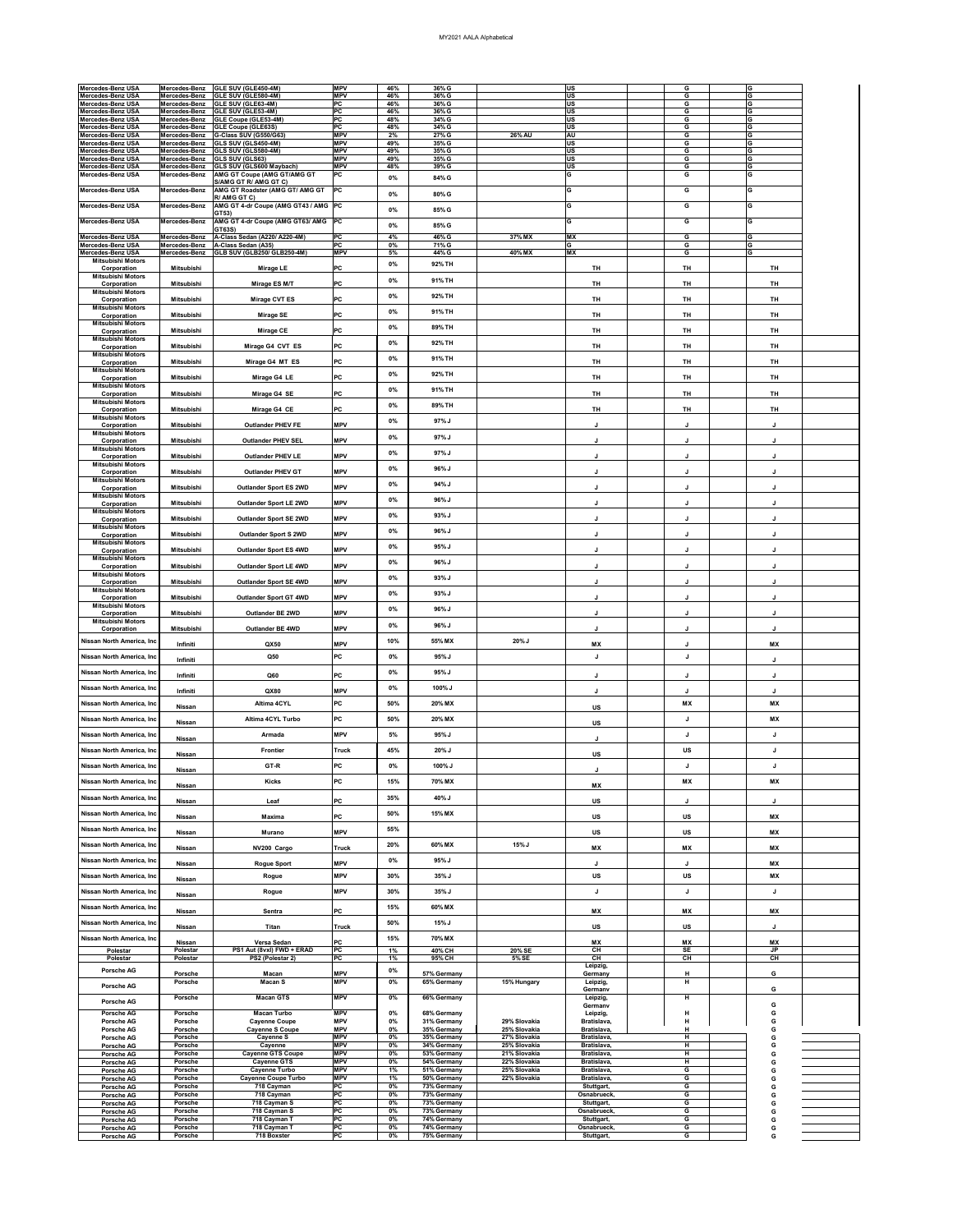## MY2021 AALA Alphabetical

| <b>Porsche AG</b>                                    | <b>Porsche</b>                           | 718 Boxster                                                       | PC                                 | $0\%$          | 75% Germany                |                                | Osnabrueck,                                          |           | G                                     |                          |           |
|------------------------------------------------------|------------------------------------------|-------------------------------------------------------------------|------------------------------------|----------------|----------------------------|--------------------------------|------------------------------------------------------|-----------|---------------------------------------|--------------------------|-----------|
| <b>Porsche AG</b><br><b>Porsche AG</b>               | <b>Porsche</b><br><b>Porsche</b>         | 718 Boxster S<br>718 Boxster S                                    | <b>PC</b><br><b>PC</b>             | $0\%$<br>$0\%$ | 74% Germany<br>74% Germany |                                | Stuttgart,<br>Osnabrueck,                            |           | G<br>G                                |                          |           |
| <b>Porsche AG</b>                                    | <b>Porsche</b>                           | 718 Boxster T                                                     | <b>PC</b>                          | $0\%$          | 77% Germany                |                                | Stuttgart,                                           |           | G                                     |                          |           |
| <b>Porsche AG</b>                                    | <b>Porsche</b>                           | 718 Boxster T                                                     | $\overline{PC}$                    | 0%             | 77% Germany                |                                | Osnabrueck,                                          |           | G                                     |                          |           |
| <b>Porsche AG</b><br><b>Porsche AG</b>               | <b>Porsche</b><br><b>Porsche</b>         | 718 Spyder<br>718 Spyder                                          | <b>PC</b><br><b>PC</b>             | $0\%$<br>$0\%$ | 78% Germany<br>78% Germany |                                | Stuttgart,<br>Osnabrueck,                            |           | G<br>G                                |                          |           |
| <b>Porsche AG</b>                                    | <b>Porsche</b>                           | 718 Cayman GT4                                                    | <b>PC</b>                          | $0\%$          | 74% Germany                |                                | Stuttgart,                                           |           | G                                     |                          |           |
| <b>Porsche AG</b><br><b>Porsche AG</b>               | <b>Porsche</b><br><b>Porsche</b>         | 718 Cayman GT4<br>718 Cayman GTS 4.0 (Man)                        | <b>PC</b><br>$\overline{PC}$       | 0%<br>0%       | 74% Germany<br>72% Germany |                                | <b>Osnabrueck</b><br>Stuttgart,                      |           | G<br>G                                |                          |           |
| <b>Porsche AG</b>                                    | <b>Porsche</b>                           | 718 Cayman GTS 4.0 (Man)                                          | $\overline{PC}$                    | 0%             | 72% Germany                |                                | Osnabrueck                                           |           | G                                     |                          |           |
| <b>Porsche AG</b><br><b>Porsche AG</b>               | <b>Porsche</b><br><b>Porsche</b>         | 718 Boxster GTS 4.0 (Man)<br>718 Boxster GTS 4.0 (Man)            | <b>PC</b><br><b>PC</b>             | $0\%$<br>$0\%$ | 74% Germany<br>74% Germany |                                | Stuttgart,<br>Osnabrueck,                            |           | G<br>G                                |                          |           |
| <b>Porsche AG</b>                                    | <b>Porsche</b>                           | 718 Cayman GTS 4.0 (auto)                                         | PC                                 | $0\%$          | 73% Germany                |                                | Stuttgart,                                           |           | G                                     |                          |           |
| <b>Porsche AG</b><br><b>Porsche AG</b>               | <b>Porsche</b><br><b>Porsche</b>         | 718 Cayman GTS 4.0 (auto)<br>718 Boxster GTS 4.0 (auto)           | $\overline{PC}$<br> PC             | 0%<br>0%       | 73% Germany<br>75% Germany |                                | Osnabrueck,<br>Stuttgart,                            |           | G<br>G                                |                          |           |
| <b>Porsche AG</b>                                    | <b>Porsche</b>                           | 718 Boxster GTS 4.0 (auto)                                        | <b>PC</b>                          | $0\%$          | 75% Germany                |                                | Osnabrueck.                                          |           | G                                     |                          |           |
| <b>Porsche AG</b><br><b>Porsche AG</b>               | <b>Porsche</b><br><b>Porsche</b>         | 911 Carrera<br>911 Carrera Cabriolet                              | <b>PC</b><br><b>PC</b>             | $0\%$<br>0%    | 76% Germany<br>76% Germany |                                | Stuttgart,<br>Stuttgart,                             |           | G<br>G                                |                          |           |
| <b>Porsche AG</b>                                    | <b>Porsche</b>                           | 911 Carrera 4                                                     | PC                                 | 0%             | 76% Germany                |                                | Stuttgart,                                           |           | G                                     |                          |           |
| <b>Porsche AG</b><br><b>Porsche AG</b>               | <b>Porsche</b><br><b>Porsche</b>         | 911 Carrera 4 Cabriolet<br>911 Carrera S                          | $\overline{PC}$<br><b>PC</b>       | 0%<br>$0\%$    | 77% Germany<br>73%Germany  |                                | Stuttgart,<br>Stuttgart,                             |           | G<br>G                                |                          |           |
| <b>Porsche AG</b>                                    | <b>Porsche</b>                           | 911 Carrera S Cabriolet                                           | <b>PC</b>                          | $0\%$          | 74% Germany                |                                | Stuttgart,                                           |           | G                                     |                          |           |
| <b>Porsche AG</b>                                    | <b>Porsche</b><br><b>Porsche</b>         | 911 Carrera 4S<br>911 Carrera 4S Cabriolet                        | <b>PC</b><br>$\overline{PC}$       | 0%<br>0%       | 74% Germany<br>75% Germany |                                | Stuttgart,<br>Stuttgart,                             |           | G<br>G                                |                          |           |
| <b>Porsche AG</b><br><b>Porsche AG</b>               | <b>Porsche</b>                           | 911 Targa 4                                                       | <b>PC</b>                          | 0%             | 73% Germany                |                                | Stuttgart,                                           |           | G                                     |                          |           |
| <b>Porsche AG</b><br><b>Porsche AG</b>               | <b>Porsche</b><br><b>Porsche</b>         | 911 Targa 4S<br>911 Turbo                                         | <b>PC</b><br><b>PC</b>             | $0\%$<br>$0\%$ | 73% Germany<br>72% Germany |                                | Stuttgart,<br>Stuttgart,                             |           | G<br>G                                |                          |           |
| <b>Porsche AG</b>                                    | <b>Porsche</b>                           | 911 Turbo S                                                       | <b>PC</b>                          | $0\%$          | 75% Germany                |                                | Stuttgart,                                           |           | G                                     |                          |           |
| <b>Porsche AG</b>                                    | <b>Porsche</b>                           | 911 Turbo Cabriolet                                               | $\overline{PC}$<br>$\overline{PC}$ | 0%             | 73% Germany                |                                | Stuttgart,                                           |           | G                                     |                          |           |
| <b>Porsche AG</b><br><b>Porsche AG</b>               | <b>Porsche</b><br><b>Porsche</b>         | 911 Turbo S Cabriolet<br>Taycan 4S                                | <b>PC</b>                          | 0%<br>$0\%$    | 74% Germany<br>51% Germany | 23% Poland                     | Stuttgart,<br>Stuttgart,                             |           | G<br>G                                |                          |           |
| <b>Porsche AG</b>                                    | <b>Porsche</b>                           | <b>Taycan 4S w Perf Pack</b>                                      | <b>PC</b><br>l DC.                 | $0\%$          | 50% Germany                | 26% Poland                     | Stuttgart,                                           |           | G                                     |                          |           |
| <b>Porsche AG</b><br><b>Porsche AG</b>               | <b>Porsche</b><br><b>Porsche</b>         | <b>Taycan Turbo</b><br><b>Taycan Turbo S</b>                      | ~<br>$\overline{PC}$               | $0\%$<br>0%    | 54% Germany<br>56% Germany | 23% Poland<br>20% Poland       | Stuttgart,<br>Stuttgart,                             |           | G<br>G                                |                          |           |
| <b>Rolls-Royce Motor</b>                             | <b>Rolls-Royce</b>                       | Phantom                                                           | $\overline{PC}$                    | $5%$           | 60% G                      | <b>15% UK</b>                  | <b>UK</b>                                            |           | G                                     |                          |           |
| <b>Rolls-Royce Motor</b><br><b>Rolls-Royce Motor</b> | <b>Rolls-Royce</b><br><b>Rolls-Royce</b> | <b>Ghost</b><br>Wraith                                            | <b>PC</b><br><b>PC</b>             | 5%<br>5%       | 60% G<br>60% G             | <b>15% UK</b><br><b>15% UK</b> | UK<br><b>UK</b>                                      |           | G<br>$\overline{G}$                   |                          |           |
| <b>Rolls-Royce Motor</b>                             | <b>Rolls-Royce</b>                       | Dawn                                                              | PC                                 | $5%$           | 60% G                      | <b>15% UK</b>                  | <b>UK</b>                                            |           | G                                     |                          |           |
| <b>Rolls-Royce Motor</b><br>Subaru                   | <b>Rolls-Royce</b><br>Subaru             | <b>Cullinan</b><br><b>Ascent</b>                                  | <b>MPV</b><br><b>MPV</b>           | $5%$<br>50%    | 60% G<br>30% J             | <b>15% UK</b>                  | <u>UK</u><br>$\overline{\mathsf{US}}$                |           | G<br>J                                |                          |           |
| Subaru                                               | <b>Subaru</b>                            | Forester                                                          | <b>MPV</b>                         | $0\%$          | 85% J                      |                                |                                                      |           | J                                     |                          |           |
| Subaru<br>Subaru                                     | <b>Subaru</b><br><b>Subaru</b>           | Impreza<br>Impreza 5 dr                                           | PC<br><b>PC</b>                    | 45%<br>45%     | 40% J<br>35% J             |                                | <b>US</b><br><b>US</b>                               |           | J<br>J                                |                          |           |
| Subaru<br><b>Subaru</b>                              | <b>Subaru</b><br><b>Subaru</b>           | Legacy<br><b>Outback</b>                                          | $\overline{PC}$<br><b>MPV</b>      | 50%<br>50%     | 35% J<br>35% J             |                                | $\overline{\mathsf{US}}$<br>$\overline{\mathsf{US}}$ |           | J<br>J                                |                          |           |
| Subaru                                               | Subaru                                   | <b>WRX</b>                                                        | PC                                 | 0%             | 90% J                      |                                |                                                      |           | J                                     |                          |           |
| Subaru<br><b>Subaru</b>                              | Subaru<br>Subaru                         | <b>Crosstrek</b><br><b>Crosstrek Hybrid</b>                       | <b>MPV</b><br><b>MPV</b>           | $0\%$<br>$0\%$ | 85% J<br>90% J             |                                |                                                      |           | J                                     |                          |           |
| Tesla Inc.                                           | Tesla<br><b>Tesla</b>                    | <b>Model S</b><br><b>Model X</b>                                  | PС<br><b>MPV</b>                   | 60%            | 20% MX                     |                                | Fremont, CA                                          |           | <b>USA</b><br><b>USA</b>              | <b>USA</b><br><b>USA</b> |           |
| Tesla Inc.<br>Tesla Inc.                             | Tesla                                    | <b>Model 3 Standard Range</b>                                     | PC                                 | 55%<br>65%     | 20% MX<br>15% MX           |                                | Fremont, CA<br>Fremont, CA                           |           | <b>USA</b>                            | <b>USA</b>               |           |
| Tesla Inc.                                           | <b>Tesla</b><br><b>Tesla</b>             | <b>Model 3 Long Range</b><br><b>Model 3 Performance</b>           | <b>PC</b><br>PC                    | 65%            | 15% MX                     |                                | Fremont, CA                                          |           | <b>USA</b><br><b>USA</b>              | <b>USA</b><br><b>USA</b> |           |
| Tesla Inc.                                           |                                          |                                                                   |                                    | 65%            | 15% MX<br>20%              |                                | Fremont, CA                                          |           |                                       |                          |           |
| Tesla Inc.                                           | Tesla                                    | <b>Model Y</b><br>GX460                                           | <b>MPV</b><br><b>MPV</b>           | 60%            | <b>Mexico</b>              |                                | <b>Fremont, CA</b>                                   |           | <b>USA</b>                            | <b>USA</b>               |           |
| Toyota<br>Toyota                                     | Lexus<br>Lexus                           | <b>ES 350</b>                                                     | $\overline{PC}$                    | $0\%$<br>55%   | 100% J<br>20% J            |                                | <b>US</b>                                            |           | <b>US</b>                             | <b>US</b>                |           |
| Toyota<br>Toyota                                     | Lexus<br>Lexus                           | <b>ES 300h</b><br>IS300 / 350                                     | $\overline{PC}$<br>$\overline{PC}$ | 40%<br>5%      | 35% J<br>95% J             |                                | $\overline{\mathsf{US}}$                             |           | $\overline{\mathsf{US}}$              |                          |           |
| Toyota                                               | Lexus                                    | <b>LC 500</b>                                                     | <b>PC</b>                          | $0\%$          | 100% J                     |                                |                                                      |           | J                                     |                          |           |
| Toyota<br>Toyota                                     | Lexus<br>Lexus                           | <b>LC Convertible</b><br><b>LC 500h</b>                           | $\overline{PC}$<br>PC              | $0\%$<br>$0\%$ | 100% J<br>100% J           |                                |                                                      |           | J                                     |                          |           |
| Toyota                                               | Lexus                                    | <b>LS 500</b>                                                     | $\overline{PC}$                    | $0\%$          | 100% J                     |                                |                                                      |           | J                                     |                          |           |
| Toyota<br>Toyota                                     | Lexus<br>Lexus                           | <b>LS 500h</b><br><b>LX570</b>                                    | $\overline{PC}$<br>$\overline{PC}$ | 0%<br>0%       | 100% J<br>100% J           |                                |                                                      |           | J                                     |                          |           |
| Toyota                                               | Lexus                                    | $\n  NX\n$                                                        | <b>MPV</b>                         | 5%             | 95% J                      |                                |                                                      |           |                                       |                          |           |
| Toyota<br>Toyota                                     | Lexus<br>Lexus                           | <b>NX Hybrid</b><br>$\overline{\mathsf{U}}$                       | <b>MPV</b><br><b>MPV</b>           | 5%<br>0%       | 95% J<br>100% J            |                                |                                                      |           |                                       |                          |           |
| Toyota<br>Toyota                                     | <b>Lexus</b><br>Lexus                    | <b>UX Hybrid</b><br><b>RX350</b>                                  | <b>MPV</b><br><b>MPV</b>           | 5%<br>45%      | 95% J<br>30% J             |                                | CAN                                                  |           | <b>US</b>                             |                          |           |
| Toyota                                               | Lexus                                    | <b>RXL</b>                                                        | <b>MPV</b>                         | 0%             | 100% J                     |                                |                                                      |           | J                                     |                          |           |
| Toyota<br>Toyota                                     | Lexus<br>Lexus                           | <b>RX450h</b><br>RXh L                                            | <b>MPV</b><br><b>MPV</b>           | 30%<br>0%      | 55% J<br>100% J            |                                | CAN<br>J                                             |           | J<br>$\cdot$                          |                          |           |
| Toyota                                               | Lexus                                    | RC                                                                | PC                                 | 0%             | 100% J                     |                                |                                                      |           | J                                     |                          |           |
| Toyota<br>Toyota                                     | Lexus<br>Toyota                          | <b>RCF</b><br><b>Mirai</b>                                        | $\overline{PC}$<br>$\overline{PC}$ | 0%<br>$0\%$    | 100% J<br>100% J           |                                |                                                      |           |                                       |                          |           |
| Toyota<br>Toyota                                     | Toyota<br>Toyota                         | 4Runner<br>Avalon                                                 | <b>MPV</b><br>$\overline{PC}$      | 0%<br>55%      | 100% J<br>15% J            |                                | US                                                   |           | $\cdot$<br>$\overline{\mathsf{US}}$   | <b>US</b>                |           |
| Toyota                                               | Toyota                                   | <b>Avalon Hybrid</b>                                              | PC                                 | 45%            | 30% J                      |                                | $\overline{\mathsf{US}}$                             |           | <b>US</b>                             |                          |           |
| Toyota<br>Toyota                                     | Toyota<br>Toyota                         | Camry<br>$C-HR$                                                   | <b>PC</b><br>$\overline{PC}$       | 55%<br>0%      | 20% J<br>69% J             |                                | <b>US</b>                                            |           | US<br>J<br>J                          |                          | US        |
| Toyota                                               | Toyota                                   | <b>Camry Hybrid</b>                                               | PC                                 | 45%            | 30% J                      |                                | <b>US</b>                                            |           | US                                    |                          |           |
| Toyota<br>Toyota                                     | Toyota<br>Toyota                         | <b>Corolla HB</b><br>Corolla                                      | PC<br>PC                           | 0%<br>30%      | 100% J<br>55% J            |                                |                                                      | <b>US</b> | $\cdot$<br><b>US</b>                  |                          |           |
| Toyota                                               | Toyota                                   | Highlander<br><b>Highlander Hybrid</b>                            | <b>MPV</b><br><b>MPV</b>           | 55%            | 15% J<br>40% J             |                                | US<br><b>US</b>                                      |           | <b>US</b><br>$\overline{\mathsf{US}}$ | <b>US</b>                |           |
| Toyota<br>Toyota                                     | Toyota<br>Toyota                         | <b>Land Cruiser</b>                                               | <b>MPV</b>                         | 45%<br>$0\%$   | 100% J                     |                                |                                                      |           | J                                     |                          |           |
| Toyota<br>Toyota                                     | Toyota<br>Toyota                         | <b>Prius</b><br><b>Prius Prime</b>                                | $\overline{PC}$<br>$\overline{PC}$ | $0\%$<br>$0\%$ | 100% J<br>100% J           |                                |                                                      |           | J<br>J                                |                          |           |
| Toyota                                               | Toyota                                   | Rav4                                                              | <b>PC</b>                          | 60%            | 10% J                      |                                | <b>CN</b>                                            |           | <b>US</b>                             | <b>US</b>                |           |
| Toyota<br>Toyota                                     | Toyota<br>Toyota                         | Rav4 Hybrid<br>Rav4 Plug-In Hybrid                                | $\overline{PC}$<br>$\overline{PC}$ | 35%<br>$0\%$   | 45% J<br>100% J            |                                | CN<br>J                                              |           | $\overline{\mathsf{US}}$<br>J<br>J    |                          |           |
| Toyota<br>Toyota                                     | Toyota<br>Toyota                         | Sequoia<br>Sienna Hybrid                                          | <b>MPV</b><br><b>MPV</b>           | 55%<br>45%     | 20% J<br>25% J             |                                | $\overline{\mathsf{US}}$<br>US                       |           | $\overline{\mathsf{US}}$<br><b>US</b> |                          |           |
| Toyota                                               | Toyota                                   | <b>Tacoma</b>                                                     | <b>Truck</b>                       | 55%            | $20\%$ J                   |                                | US                                                   | <b>MX</b> | <b>US</b>                             | <b>US</b>                | <b>TH</b> |
| Toyota<br>Toyota                                     | Toyota<br>Toyota                         | Tundra<br><b>Venza Hybrid</b>                                     | <b>Truck</b><br>$_{\rm PC}$        | 65%<br>$0\%$   | 10% J<br>100% J            |                                | <b>US</b>                                            |           | $\overline{\mathsf{US}}$<br>J         | <b>US</b>                |           |
| Volkswagen                                           | Volkswagen                               | <b>Arteon FWD</b>                                                 | <b>PC</b>                          | 1%             | 46% G                      |                                | G                                                    |           | H                                     | <b>JP</b>                |           |
| Volkswagen<br>Volkswagen                             | Volkswagen<br>Volkswagen                 | <b>Arteon AWD</b><br>Atlas (FWD)                                  | PC<br><b>MPV</b>                   | 1%<br>48%      | 45% G<br>38% M             |                                | G<br><b>USA</b>                                      |           | H<br>M(2.0L)                          | JP<br><b>JP</b>          |           |
| Volkswagen                                           | Volkswagen                               | Atlas (AWD)                                                       | <b>MPV</b>                         | 47%            | 36% M                      |                                | <b>USA</b>                                           |           | M(2.0L)                               | JP                       |           |
| Volkswagen<br>Volkswagen                             | Volkswagen<br>Volkswagen                 | Atlas (FWD)<br>Atlas (AWD)                                        | <b>MPV</b><br><b>MPV</b>           | 47%<br>46%     | 23% M<br>23% M             | 17% G<br>16% G                 | <b>USA</b><br><b>USA</b>                             |           | G(3.6L)<br>G(3.6L)                    | <b>JP</b><br><b>JP</b>   |           |
| Volkswagen                                           | Volkswagen                               | <b>Atlas Cross Sport (FWD)</b>                                    | <b>MPV</b><br><b>MPV</b>           | 44%<br>42%     | 40% M<br>38% M             |                                | <b>USA</b><br><b>USA</b>                             |           | M(2.0L)                               | <b>JP</b><br><b>JP</b>   |           |
| Volkswagen<br>Volkswagen                             | Volkswagen<br>Volkswagen                 | <b>Atlas Cross Sport (AWD)</b><br><b>Atlas Cross Sport (FWD)</b>  | <b>MPV</b>                         | 44%            | 24% M                      | 16% G                          | <b>USA</b>                                           |           | M(2.0L)<br>G(3.6L)                    | JP                       |           |
| Volkswagen<br>Volkswagen                             | Volkswagen<br>Volkswagen                 | <b>Atlas Cross Sport (AWD)</b><br>Golf (manual)                   | <b>MPV</b><br>PC                   | 44%<br>10%     | 24% M<br>31% M             | 16% G<br><b>18% BR</b>         | <b>USA</b><br>M                                      |           | G(3.6L)<br>BR                         | JP<br>G                  |           |
| Volkswagen                                           | Volkswagen                               | Golf (automatic)                                                  | $\overline{PC}$                    | 9%             | 30% M                      | <b>18% BR</b>                  | M                                                    |           | <b>BR</b>                             | $\mathsf{JP}$            |           |
| Volkswagen<br>Volkswagen                             | Volkswagen<br>Volkswagen                 | <b>Golf GTI (manual)</b><br><b>Golf GTI (automatic)</b>           | PC<br>PC                           | 8%<br>7%       | 37% M<br>35% M             | 19% G<br>24%G                  | M<br>M                                               |           | M<br>$\overline{M}$                   | G<br>G                   |           |
| Volkswagen                                           | Volkswagen                               | ID.4 1st Edition/Pro S (RWD)                                      | <b>MPV</b><br><b>MPV</b>           | 1%<br>1%       | 46% CH                     | 39% G                          | G<br>G                                               |           | G<br>G                                | G<br>G                   |           |
| Volkswagen<br>Volkswagen                             | Volkswagen<br>Volkswagen                 | ID.4 Pro (RWD)<br><b>ID.4 AWD Pro</b>                             | <b>MPV</b>                         | $0\%$          | 46% CH<br>43% G            | 38% G<br>43% CH                | G                                                    |           | G                                     | G                        |           |
| Volkswagen<br>Volkswagen                             | Volkswagen<br>Volkswagen                 | <b>ID.4 AWD Pro S</b><br>Jetta (manual)                           | <b>MPV</b><br>PC                   | $0\%$<br>9%    | 42% G<br>35% M             | 41% CH<br><b>19% BR</b>        | G<br>M                                               |           | G<br><b>BR</b>                        | G<br>$G$ (man.)          |           |
| Volkswagen                                           | Volkswagen                               | Jetta (automatic)                                                 | PC                                 | 9%             | 34% M                      | 16%BR                          | M                                                    |           | <b>BR</b>                             | JP (auto.)               |           |
| Volkswagen<br>Volkswagen                             | Volkswagen<br>Volkswagen                 | Jetta GLI (manual)<br><b>Jetta GLI (automatic)</b>                | $\overline{PC}$<br>PC              | 5%<br>5%       | 39% M<br>38% M             | 19% G<br>24% G                 | M<br>M                                               |           | M<br>M                                | $G$ (man.)<br>G (auto.)  |           |
| Volkswagen                                           | Volkswagen                               | <b>Passat</b><br>Tiguan (FWD)                                     | PC<br><b>MPV</b>                   | 39%<br>7%      | 41% M<br>37% M             |                                | <b>USA</b><br>M                                      |           | M<br>$\overline{M}$                   | <b>JP</b><br>JP          |           |
| Volkswagen<br>Volkswagen                             | Volkswagen<br>Volkswagen                 | Tiguan (AWD)                                                      | <b>MPV</b>                         | 7%             | 35% M                      |                                | M                                                    |           | M                                     | JP                       |           |
| Volvo<br>Volvo                                       | Volvo<br>Volvo                           | <b>S60 Aut (8vxl) FWD (T5 FWD)</b><br>S60 Aut (8vxl) AWD (T6 AWD) | PC<br>PC                           | 20%<br>20%     | 20% SE<br>20% SE           | 15% BE<br>15% BE               | <b>USA</b><br><b>USA</b>                             |           | <b>SE</b><br><b>SE</b>                | JP<br>JP                 |           |
| Volvo                                                | Volvo                                    | S60 Aut (8vxl) FWD + AWD (T8 AWD) PC                              |                                    | 10%            | 20% BE                     | 15% SE                         | <b>USA</b>                                           |           | <b>SE</b>                             | <b>JP</b>                |           |
| Volvo                                                | Volvo                                    | S60 Aut (8vxl) FWD + AWD (Polestar<br>Engineered)                 | <b>PC</b>                          | 17%            | 15% JP                     | 10% SE                         | <b>USA</b>                                           |           | <b>SE</b>                             | <b>JP</b>                |           |
| Volvo                                                | Volvo                                    | V60 Aut (8vxl) AWD (T6 AWD)<br>$\frac{1}{2}$                      | PC                                 | $5\%$<br>$-0$  | 25% SE<br>0.010E           | 20% BE<br>0.00000              | <b>SE</b><br>$\sim$                                  |           | SE                                    | <b>JP</b>                |           |

| Volvo | Volvo | V60 Aut (8vxl)<br>) FWD (T5 FWD)                        | -IPC         | -01<br>ບ /ເ            | 20% SE | <b>OOM DE</b><br>.J70 DE | --       |  |  |
|-------|-------|---------------------------------------------------------|--------------|------------------------|--------|--------------------------|----------|--|--|
| Volvo | Volvo | J Aut (8vxl) FWD + AWD (Polestar<br>V60A<br>Engineered) | $\mathbf{L}$ | E <sub>0</sub><br>J /0 | 15% SE | E0/ DE<br>370 DE         | --<br>◡▃ |  |  |